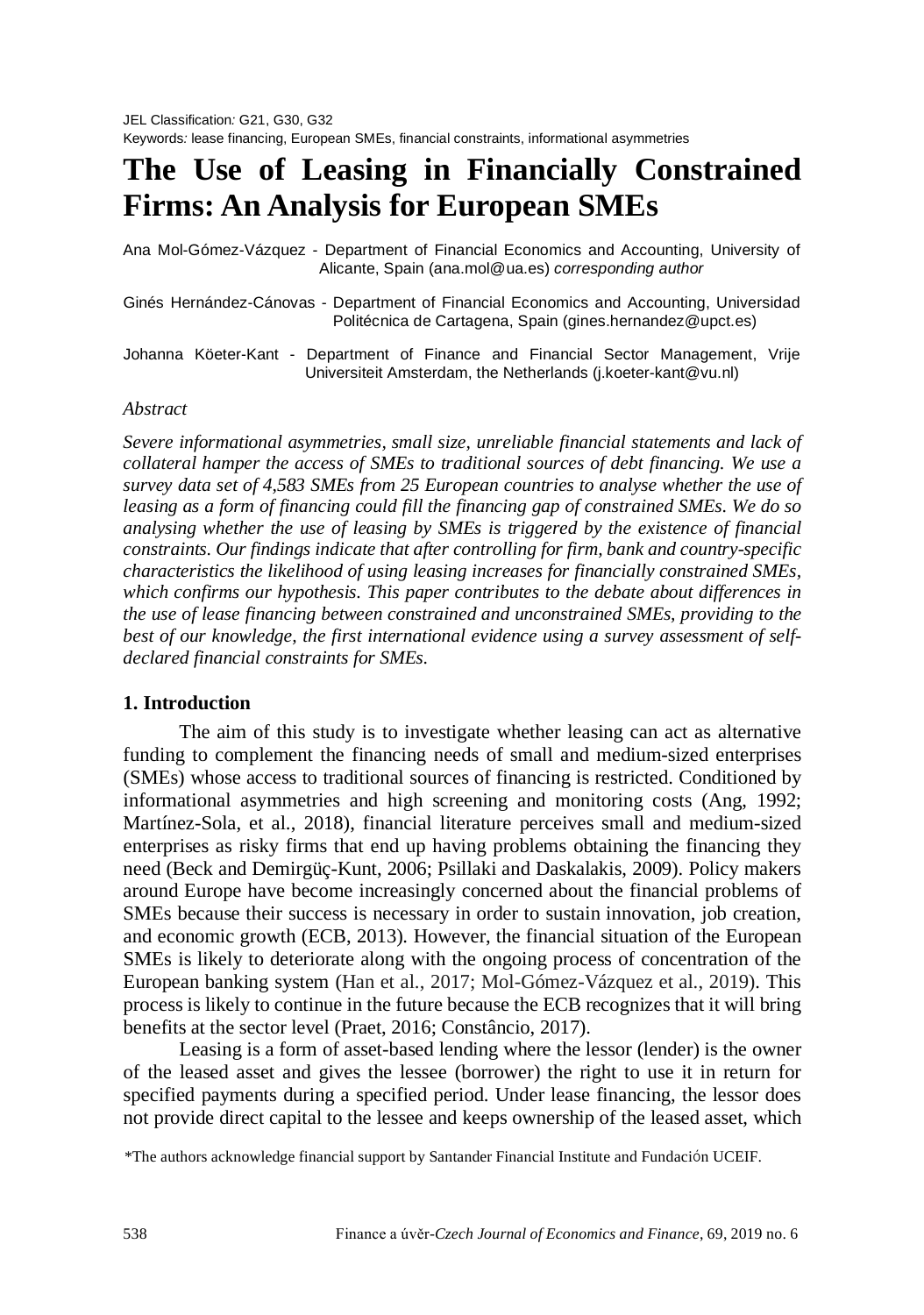facilitates its repossession in the event of bankruptcy of the lessee. This reduces the risk born by the lessor and places the lending decision on the value of the asset rather than the creditworthiness of the lessee. These characteristics seem to suggest that leasing could overcome some of the disadvantages of traditional lending for SMEs. The European leasing industry continues to grow, with the portfolio of leased assets reaching 755.3 billion Euros in 2015 after an annual growth of 3.2%. In 2015, the firms represented through the members of Leaseurope granted total new leasing volumes worth 314.9 billion Euros, which represents an increase of 9.4% compared to 2014. As for the use of leasing by SMEs, Leaseurope estimates that 21.2% of their total investment has been financed via leasing in 2014, highlighting the great importance leasing has for European SMEs.<sup>1</sup> We analyse the association between the use of leasing and the existence of financial constraints for an international sample of 4,583 SMEs from 25 European countries.

Our paper contributes to the literature in several ways. Firstly, we add to the general debate about financing restrictions in SMEs showing how an alternative lending technology such as leasing can help to overcome their financing gap. More specifically, we contribute to the debate about differences in the use of lease financing between constrained and unconstrained SMEs, providing to the best of our knowledge, the first international evidence for SMEs. The only related evidence provided by Beck et al. (2008) combines small and large companies with a number of employees ranging from five to more than 500 and, therefore, fail to perform an analysis for SMEs. Our study improves their work by using a sample that, according to the EU recommendation 2003/361, only includes SMEs with less than 250 employees. Our analyses indicate that the SMEs that are subject to financial constraints, which are measured using five different variables, are 15.25% more likely to use lease financing. These results show a different picture than the one provided by Beck et al. (2008) where the existence of financing obstacles does not influence the use of leasing for firms with less than 500 employees.

Secondly, we do intend to analyse what country-specific characteristics influence lease financing, while we also use the international dimension of our sample to control for country fixed effects in our analyses. This is important because there are differences in asymmetric information problems in SMEs across developed and developing countries (Mol-Gómez-Vázquez et al., 2019), which are likely to influence the association between lease financing and the existence of financial constraints. Our results indicate that country specific variables are important in determining the use of lease financing for SMEs across European countries.

Finally, we also contribute to a better understanding of the leasing industry in Europe including the top 10 countries in terms of leasing penetration measured as a percentage of GDP (Gleeson, 2019). Europe accounts for 33.4% of total leasing world volume consolidating its position as the second largest market in the world whereas some European countries report the highest growth over the world such as Greece (65.32%), Lithuania (23.66%) or Hungary (18.35%). This data shows the importance of the European leasing market and calls for an analysis of European SMEs.

<span id="page-1-0"></span><sup>1</sup> Leaseurope, the European Federation of Leasing Company Associations, is integrated by 47 Member Associations from 34 European countries, representing around 93% of the European leasing market in 2015. Information available at: [http://www.leaseurope.org/uploads/documents/LeaseuropeFF\\_15.pdf](http://www.leaseurope.org/uploads/documents/LeaseuropeFF_15.pdf)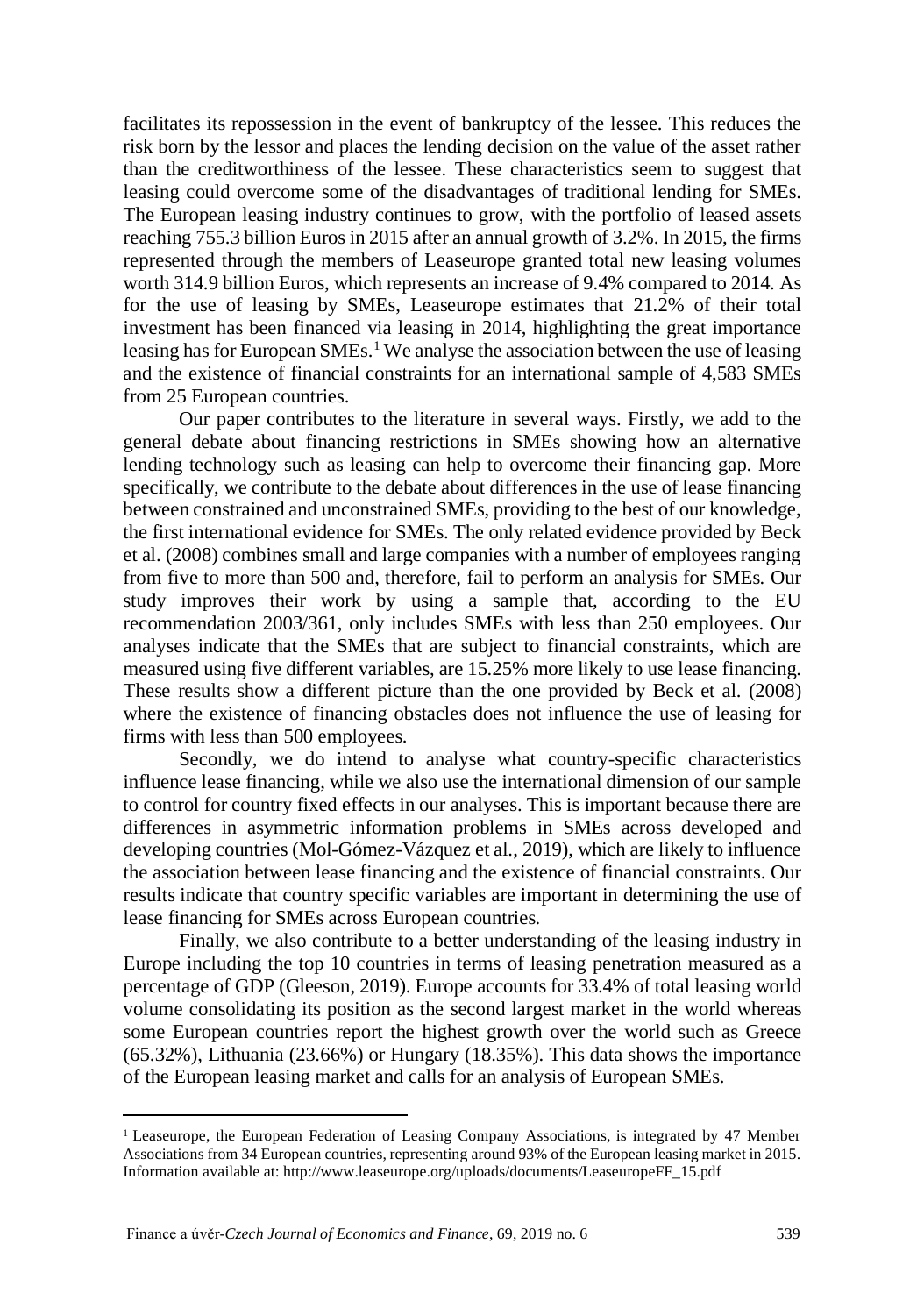We organise the paper with the following structure. In Section 2, we analyse existing literature and provide the hypothesis. Section 3 describes the sample and the methodology, followed by the results in Section 4. Finally, Section 5 presents the summary and conclusions.

# **2. Theory and Hypothesis Development**

SMEs are usually young firms, highly dependent on bank financing, with poor financial statements and short track records, which do not have enough collateral to pledge as guarantee to overcome asymmetric information problems (Levenson and Willard, 2000; Psillaki and Daskalakis, 2009; Berger et al., 2011). In addition, risk arising from weak legal and institutional environments might also have an influence on the financing decisions of SMEs (Hall et al., 2004; Jõeveer, 2013). For example, Hanedar et al. (2014) find that the likelihood of pledging collateral increases for SMEs operating in less developed countries due to the additional risk arising in such environments. As a consequence, SMEs end up having limited access to debt financing and experience severe credit constraints (Beck and Demirgüç-Kunt, 2006; Beck et al., 2006; Psillaki and Daskalakis, 2009). In this situation we suggest that leasing, a type of asset-based lending, could facilitate the access to debt financing to opaque firms (Sharpe and Nguyen, 1995; Lasfer and Levis, 1998; De la Torre et al., 2010). The lessor keeps the ownership of the leased asset, which in addition constitutes itself the sole collateral of the financing (Sultanov et al., 2009) and the main source of repayment in case of borrower bankruptcy. Therefore, the value of the leased asset is more important for the lessor than the overall risk of the lessee (Berger and Udell, 2006).

The above characteristics imply clear advantages for SMEs. First, according to Kraemer-Eis and Lang (2012), leasing might also overcome the adverse selection problem because the leased asset might be too important for the lessor's business operations to incur in default payments. Second, the misallocation of funds (moral hazard problem) under leasing is not possible because the lessor directly buys the asset and only allows the lessee to use it (Barger and Kuczynski, 1996; Gallardo, 1997). In addition, recent empirical evidence shows that leasing helps preserving the leased asset by ensuring its maintenance (Hendel and Lizzeri, 2002; Gilligan, 2004; Johnson and Waldman, 2010).

Third, leasing, compared to other sources of debt financing, is less dependent on strong and efficient legal systems because the ownership of the underlying asset is not transmitted under lease financing, making repossession easier in the event of default or bankruptcy of the borrower (Berger and Udell, 2006). According to Sultanov et al. (2009), many jurisdictions show that the legal ownership of the lessor makes leasing less risky than other secured financing. Barclay and Smith (1995) and Sharpe and Nguyen (1995) argue that capital leasing has, compared with other forms of secured financing, the highest priority in the case of bankruptcy. In some cases, the lessor will receive the lease payments even if the lessee is in bankruptcy, placing the payments at the same level as other administrative costs. Moreover, as has been discussed above, under lease financing, there is no other collateral to recover, making the process easier and cheaper because firms do not have to go through long bankruptcy procedures. Typically, in the case of bank loans, a court has to execute the guarantees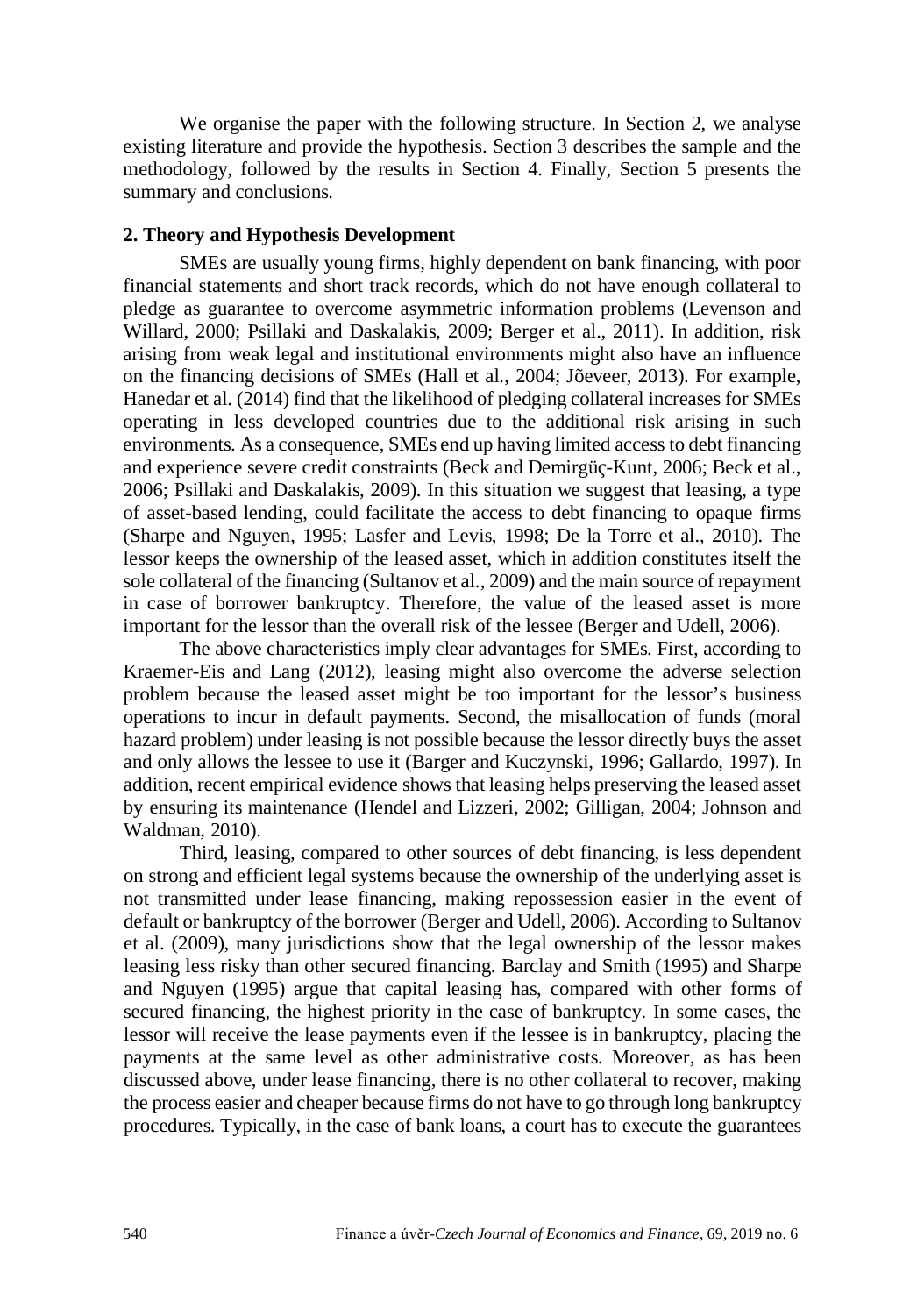associated to the loan, increasing repossession costs. In contrast, bankruptcy costs are lower in lease financing (Krishnan and Moyer, 1994).

The higher debt capacity of leasing may be a particularly important reason to lease for SMEs, which are likely more financially constrained. According to Eisfeldt and Rampini (2009), there is a very strong relationship between lease financing and size, concluding that leased capital may be the most important source of external financing for small firms. Sharpe and Nguyen (1995) argue that leasing is the first external financing option according to the Pecking Order Theory when informational asymmetries are important, such as in firms of reduced dimension. Empirical results in the existing literature do show a clear evidence about the association between lease financing and firm size (Beattie et al., 2000; Chavis et al., 2011; Cosci et al., 2013; Neuberger and Räthke-Döppner, 2013). However, existing studies fall to provide evidence on the use of lease financing in constrained SMEs. There are works that use samples that combine firms of all sizes, but without performing specific tests for SMEs. in Italy (Cosci et al., 2013), Germany (Neuberger and Räthke-Döppner, 2013), North America (Eisfeldt and Rampini, 2009, Lin et al., 2013), as well as with a cross country sample (Beck et al., 2008). We deal with this gap in the literature by testing the following hypothesis:

Hypothesis: The use of leasing increases for SMEs which are financially constrained.

#### **3. Methodology: Data, Method and Variables**

This section describes the variables used in our empirical study. Table 1 provides detailed definitions of all the variables, while Table 2 reports the correlations.

#### **3.1 Data and Method**

Our sample is based on the Flash Eurobarometer Survey on SME Access to Finance carried out by the European Central Bank and the European Commission between [2](#page-3-0)005 and 2006.<sup>2</sup> From these datasets, we obtain the data regarding the use of lease financing and the remaining firm-specific variables for 4,583 SMEs in the EU 25. 3,047 firms (66%) belong to the 15 old Member States of the European Union and the remaining 1,536 firms (34%) belong to the 10 newer Member States (Bulgaria, Romania and Croatia are not represented because they joined the European Union after 2006). After dropping 125 firms operating in the financial sector, we select 4,425 observations which contain information about the use of leasing. Because of missing values in one or several of our explanatory variables, we arrive to a final sample for our regressions that ranges between 3,286 and 3,616. The period used in this paper is limited by data availability. Therefore, we cannot take into consideration a longer period or attempt to implement the analysis with more current data. However, our empirical contribution, previous to the financial crisis, will allow future contributions

<span id="page-3-0"></span><sup>2</sup> There are two years in the implementation of the survey because the information about the 15 Old Member States was collected in September 2005, while the information about the 10 New Member States was collected between April and May 2006. We recognize that the existence of two years in the definition of the survey can lead to confusion, and one might wonder whether survey data for the same firms are available for 2005 and 2006, or we are just dealing with a cross-section. However, we have to point out that each firm appears only one time in our sample, and therefore our data-set does not allow to form a panel or a repeated cross-section. Therefore, we estimate a cross-section.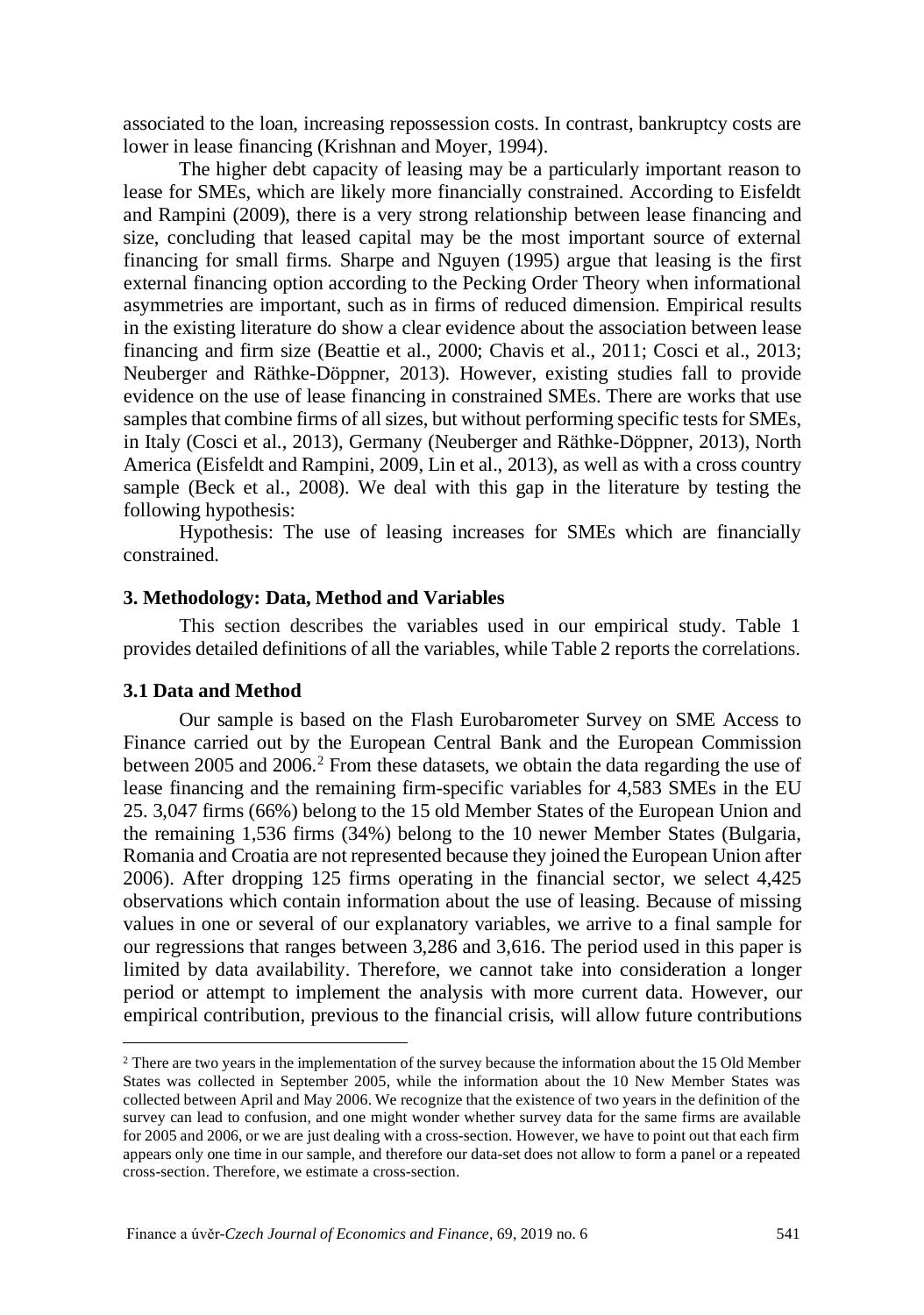to compare the impact of financial constraints on lease financing for SMEs across different economic and financial scenarios.

| Variable name                   | <b>Description and source</b>                                                                                                                                                                                                                                      |
|---------------------------------|--------------------------------------------------------------------------------------------------------------------------------------------------------------------------------------------------------------------------------------------------------------------|
| Dependent variable:             |                                                                                                                                                                                                                                                                    |
| Leasing <sup>a</sup>            | Variable that equals one when the firm uses leasing and zero otherwise.                                                                                                                                                                                            |
| Country and industry dummies:   |                                                                                                                                                                                                                                                                    |
| Country dummies <sup>a</sup>    | Twenty-five country dummies.                                                                                                                                                                                                                                       |
| Industry dummies <sup>a</sup>   | Seven industry dummies, each one being equal to one if the firm operates<br>in one of the seven sectors considered in the survey, and zero otherwise.                                                                                                              |
| Financial constraint variables: |                                                                                                                                                                                                                                                                    |
| Assure <sup>a</sup>             | Variable that equals one when the firm states that difficult access to means<br>of financing is the element that would hamper the development of the<br>company and zero otherwise.                                                                                |
| Allow <sup>a</sup>              | Variable that equals one if the current financing situation of the company<br>is not sufficient to see its projects through and zero otherwise.                                                                                                                    |
| Access <sup>a</sup>             | Variable that reflects the opinion of manager regarding the firm's access to<br>bank loan. This variable ranges from 1 (very easy access) to 4 (very difficult<br>access).                                                                                         |
| Conclude <sup>a</sup>           | Variable that reflects the opinion of firms as to whether the projects cannot<br>be successfully concluded without a loan from the bank. The variable<br>ranges from 1 (totally disagree) to 4 (totally agree).                                                    |
| Internally <sup>a</sup>         | Variable that takes into account whether the financial needs of the<br>company are met internally or not. This variable ranges from 1 (yes,<br>absolutely) to 4 (no, not at all).                                                                                  |
| Debt worsening <sup>a</sup>     | Dummy variable that takes the value one if the firm has stated that its level<br>of debt has deteriorated since last year and zero otherwise.                                                                                                                      |
| Country-specific variables:     |                                                                                                                                                                                                                                                                    |
| GDP per capita <sup>b</sup>     | GDP per capita is the natural logarithm of GDP per capita in current prices<br>in U.S. dollars divided by the population in 2003.                                                                                                                                  |
| GDP growth <sup>b</sup>         | Ratio of GDP growth expressed in current prices in U.S. dollars in the<br>period 2002-2003.                                                                                                                                                                        |
| Inflation <sup>c</sup>          | Inflation as measured by the annual growth rate of the GDP implicit deflator<br>shows the rate of price change in the economy as a whole in 2003. The<br>GDP implicit deflator is the ratio of GDP in current local currency to GDP<br>in constant local currency. |
| Stock traded <sup>c</sup>       | A measure of stock market development, calculated as the value of the<br>stock traded as percentage of GDP in 2003.                                                                                                                                                |
| Credit info <sup>e</sup>        | Credit info variable is computed as an index ranging from 0 to 6, that<br>measures the scope, access and quality of credit information available<br>through either public or private bureaus in 2003.                                                              |
| Firm-specific variables:        |                                                                                                                                                                                                                                                                    |
| Size dummies <sup>a</sup>       | Dummy variables micro, small and medium, each one being equal to one<br>if the number of employees of the firm is less than 10 (micro), between 10<br>and 49 (small), and between 50 and 249 (medium) respectively, and zero<br>otherwise.                         |
| Age <sup>a</sup>                | Categorical variable that ranges from 1 for those firms that have been in<br>operation less than 2 years to 6 for those firms that have been in operation<br>more than 30 years.                                                                                   |
| Growth <sup>a</sup>             | Variable that equals one when the firm has increased the number of its<br>employees since the last year and zero otherwise.                                                                                                                                        |
| Foreign <sup>a</sup>            | Variable that equals one when the ownership of the company is exclusively<br>own by international companies and zero otherwise.                                                                                                                                    |
| Subsides <sup>a</sup>           | Variable that equals one when the firm has already made use of public<br>subsidies for its activities and zero otherwise.                                                                                                                                          |

**Table 1 Variables, Descriptions, and Data Sources**

Source:

a Survey on SMEs Access to Finance carried out by the European Commission between 2005 and 2006.

**b United Nations Statistics Division.** 

<sup>d</sup> The Financial Development and Structure dataset, the World Bank.

<sup>e</sup> Doing Business Indicators 2005, the World Bank.

<sup>f</sup> Heritage Foundation

<sup>c</sup> The World Bank [\(http://data.worldbank.org/indicator\)](http://data.worldbank.org/indicator).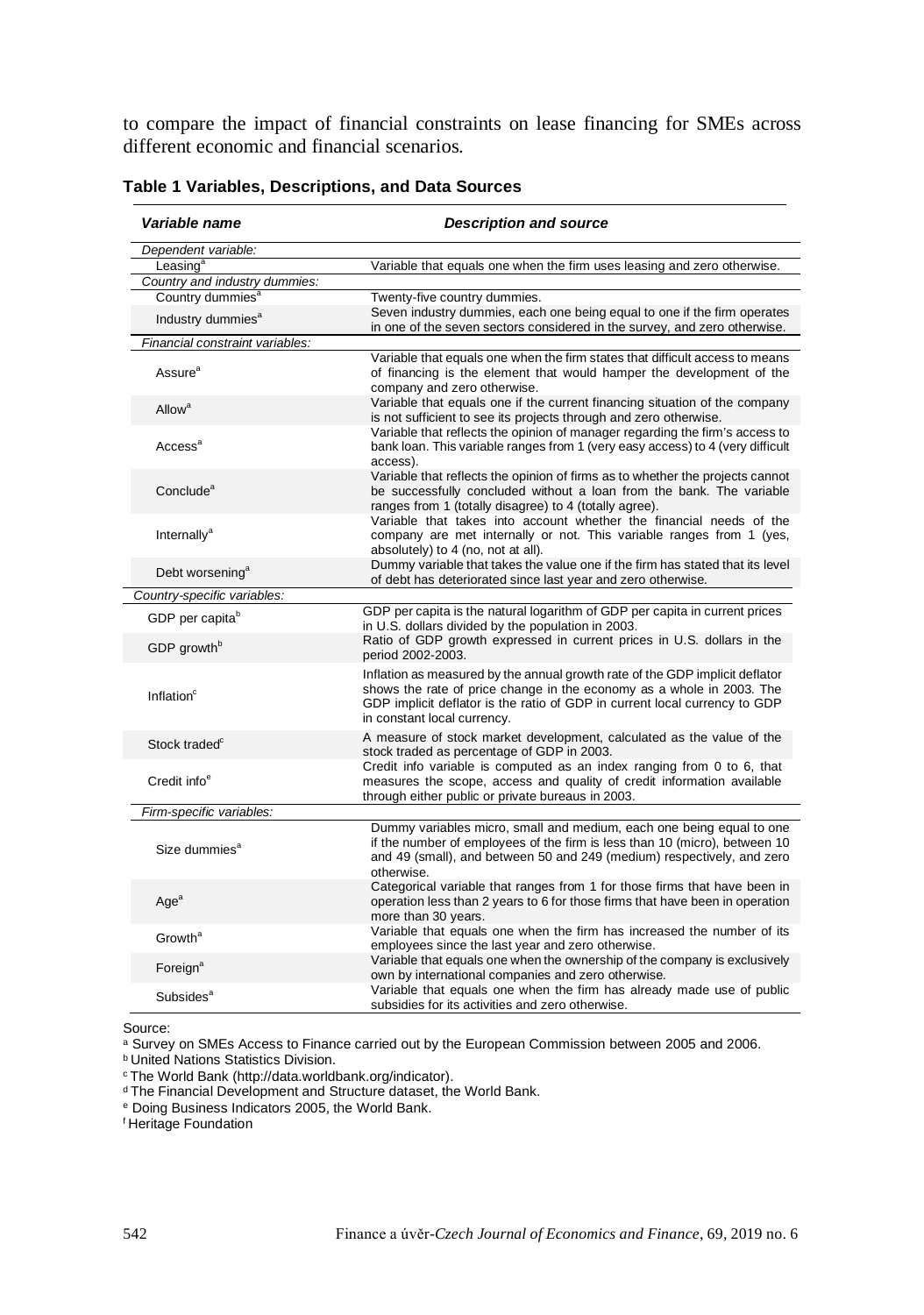| $0.0681***$<br>$-0.0863***$<br>$0.0385**$<br>$-0.0246$<br>$-0.0082$<br>$-0.0221$<br>$*$<br>$0.0504***$<br>$0.1140***$<br>$0.1498***$<br>***<br>$0.0402***$<br>$0.0909***$<br>$0.0714***$<br>$-0.2145***$<br>0.0695<br>0.0463<br>$-0.0198$<br>Debt worsening<br>Conclude<br>nternally<br>Medium<br>Access<br>Assure<br>Micro<br><b>Allow</b><br>Small<br>Age | $0.2168***$<br>$0.1671***$<br>$0.1212***$<br>$0.1646***$ |              |                         |                       |                          | worsening        |                           |                         |
|-------------------------------------------------------------------------------------------------------------------------------------------------------------------------------------------------------------------------------------------------------------------------------------------------------------------------------------------------------------|----------------------------------------------------------|--------------|-------------------------|-----------------------|--------------------------|------------------|---------------------------|-------------------------|
|                                                                                                                                                                                                                                                                                                                                                             |                                                          |              |                         |                       |                          |                  |                           |                         |
|                                                                                                                                                                                                                                                                                                                                                             |                                                          |              |                         |                       |                          |                  |                           |                         |
|                                                                                                                                                                                                                                                                                                                                                             |                                                          | $0.2643***$  |                         |                       |                          |                  |                           |                         |
|                                                                                                                                                                                                                                                                                                                                                             |                                                          | $0.1894***$  | $0.0865***$             |                       |                          |                  |                           |                         |
|                                                                                                                                                                                                                                                                                                                                                             |                                                          | $0.3011***$  | $0.2271***$             | $0.1413***$           |                          |                  |                           |                         |
|                                                                                                                                                                                                                                                                                                                                                             |                                                          | $0.1459***$  | $0.0786***$             | $0.1317***$           | $0.0914***$              |                  |                           |                         |
|                                                                                                                                                                                                                                                                                                                                                             |                                                          | $-0.1314***$ | $-0.0851***$            | 0.0096                | $-0.0407***$             | 0.0034           |                           |                         |
|                                                                                                                                                                                                                                                                                                                                                             |                                                          | $0.0421***$  | $0.0741***$             | $-0.0636***$          | $0.0414***$              | $-0.0226$        | $-0.1178***$              |                         |
|                                                                                                                                                                                                                                                                                                                                                             |                                                          | 0.0137       | $-0.0164$               | $0.0389**$            | $-0.0146$                | 0.0052<br>0.0243 | 0.0217                    | $-0.7067$ ***           |
|                                                                                                                                                                                                                                                                                                                                                             |                                                          | $-0.0740***$ |                         | $0.0380**$            | $-0.0380**$              |                  | $0.1331***$               | $0.4831***$             |
| $0.1008***$<br>Growth                                                                                                                                                                                                                                                                                                                                       |                                                          | $-0.0386**$  | $-0.0798***$            | 0.0188                | $-0.0307**$              | 0.0109           | $-0.1310***$              | $0.2038***$             |
| $0.0299*$<br>$0.0942***$<br>Subsides                                                                                                                                                                                                                                                                                                                        |                                                          | 0.0096       |                         | $0.0619***$           |                          | 0.0104           | $0.0437***$               | $-0.1542***$            |
| $-0.0419***$<br>$0.0679***$                                                                                                                                                                                                                                                                                                                                 |                                                          | $-0.0693***$ | $0.0187$<br>$-0.0386**$ | $-0.0628***$          | $0.0181$<br>$-0.0459***$ | $-0.0000$        | 0.0005                    | $-0.1195***$            |
| $-0.1031***$<br>$*$<br>$-0.0353$<br>Foreign<br>GDP per capita<br>GDP growth                                                                                                                                                                                                                                                                                 |                                                          | $-0.1942***$ | $-0.0248$               | $-0.0083$             | $-0.0304**$              |                  | $0.2757***$<br>-0.1019*** |                         |
| $-0.0401***$<br>0.0015                                                                                                                                                                                                                                                                                                                                      |                                                          | $-0.0011$    | $-0.0808***$            | 0.0013                |                          | 0.0178           |                           | $0.0945***$<br>$0.0221$ |
| $-0.0291$<br>Inflation                                                                                                                                                                                                                                                                                                                                      | $0.0434***$                                              | $-0.0024$    | $-0.0653***$            | $0.0267$ <sup>*</sup> | $-0.0955***$             | $0.0569**$       | $-0.1345***$              | 0.0040                  |
| 0.0061<br>0.0263<br>Credit info                                                                                                                                                                                                                                                                                                                             |                                                          | 0.0206       | $0.1323***$             | $0.0283*$             | $0.0828***$              | 0.0211           | $0.0937***$               | 0.0165                  |
| $-0.0728***$<br>0.0001<br>Stock traded                                                                                                                                                                                                                                                                                                                      |                                                          | $-0.1251***$ | 0.0058                  | $-0.0279$             | $0.0863***$              | $-0.0242$        | $0.1471***$               | $0.0706***$             |
| Smal                                                                                                                                                                                                                                                                                                                                                        | Medium                                                   | Growth       | Subsides                | Foreign               | GDP per<br>capita        | GDP growth       | Inflation                 | Credit info             |
| ***<br>$-0.2780$<br>Medium                                                                                                                                                                                                                                                                                                                                  |                                                          |              |                         |                       |                          |                  |                           |                         |
| ****<br>0.1342<br>Growth                                                                                                                                                                                                                                                                                                                                    | $0.1106***$                                              |              |                         |                       |                          |                  |                           |                         |
| $0.0449***$<br>Subsides                                                                                                                                                                                                                                                                                                                                     | $0.1539***$                                              | $0.0794***$  |                         |                       |                          |                  |                           |                         |
| $0.1519***$<br>0.0085<br>Foreign                                                                                                                                                                                                                                                                                                                            |                                                          | $0.0348***$  | 0.0027                  |                       |                          |                  |                           |                         |
| $-0.0478***$<br>$-0.0651***$<br><b>GDP</b> per capita                                                                                                                                                                                                                                                                                                       |                                                          | $-0.0619***$ | 0.0019                  | $-0.0408***$          |                          |                  |                           |                         |
| $-0.0125$<br>$-0.0141$<br>GDP growth                                                                                                                                                                                                                                                                                                                        |                                                          | $-0.0009$    | $-0.0354$ *             | 0.0153                | $0.1041***$              |                  |                           |                         |
| $-0.0072$<br>0.0102<br>Inflation                                                                                                                                                                                                                                                                                                                            |                                                          | $-0.0202$    | $-0.0196$               | $-0.0013$             | $-0.1815***$             | $0.4625***$      |                           |                         |
| 0.0082<br>$-0.0115$<br>$-0.0515$ <sup>*</sup><br>Credit info                                                                                                                                                                                                                                                                                                |                                                          | $-0.0489***$ | $0.0280^*$              | $-0.0161$             | $0.2483***$              | $-0.2876***$     | $-0.1353***$              |                         |
| $-0.0322**$<br>Stock traded                                                                                                                                                                                                                                                                                                                                 |                                                          | $-0.0667***$ | $-0.0047$               | $-0.0345**$           | $0.5156***$              | $-0.0532***$     | $-0.1196***$              | $0.3457***$             |

Table 2 Correlations **Table 2 Correlations**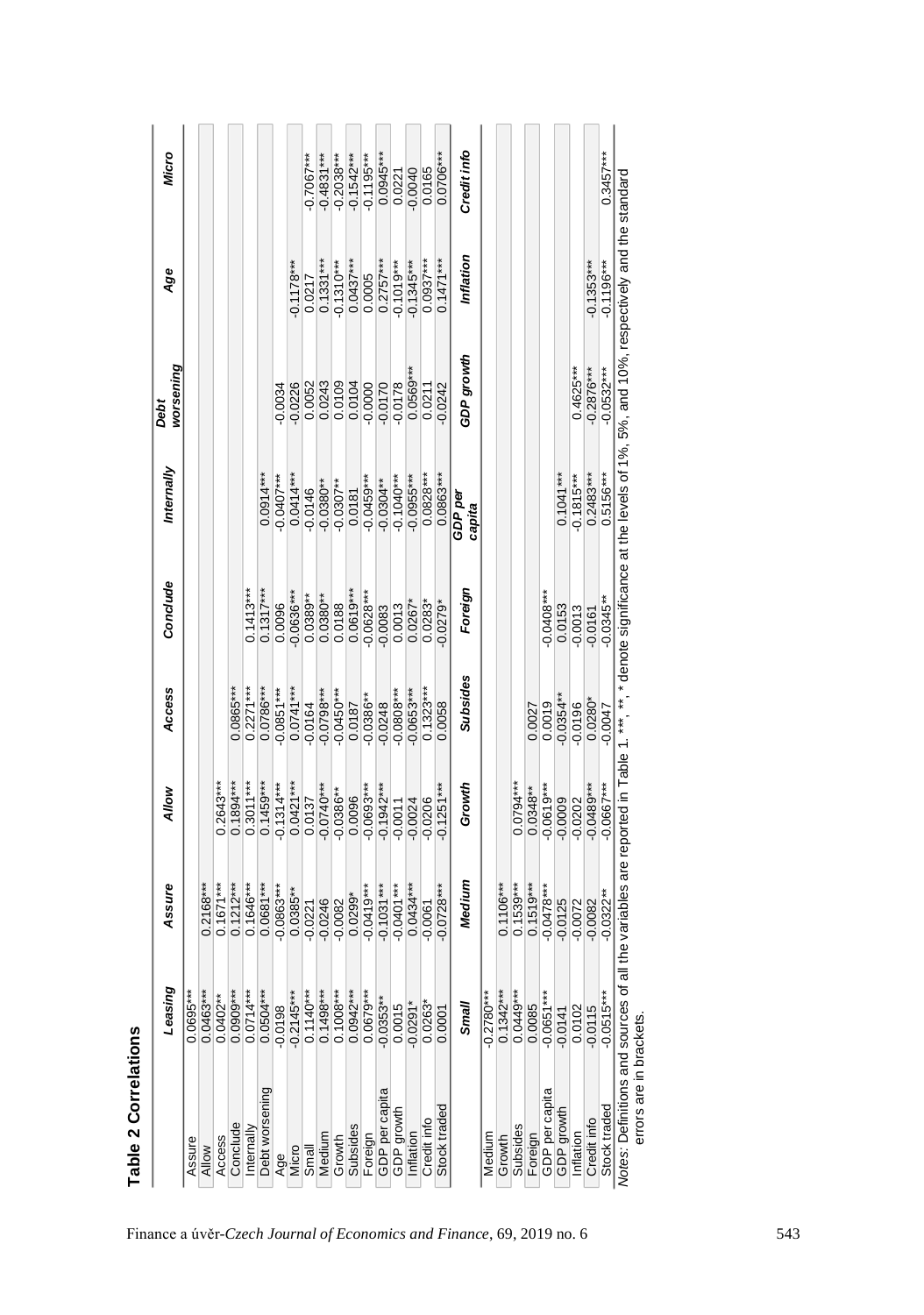Table 3 shows a summary of the statistics for the variables used in our regressions. The first thing we notice is the existence of variations in the level of financial constraints across firms. On average, three out of five of our financial constraint indicators show that firms in our sample present a moderate perception about the existence of credit constraints. The sample is made up of 55.11% of micro firms which is important since most empirical research in the financial literature neglects this group of firms due to the lack of data. The average firm in our sample has been in operation more than 10 years and more than 23% of the firms grew in the last year. We should also highlight that only 3.67% of the firms are foreign-owned and 18.37% have received public subsidies for its operations. Regarding country-specific characteristics, the statistics show that, on average, the countries in our sample grow at a high rate (23.17%). However, in spite of their economic growth, European countries in our sample still have considerable room for further improvements of their information, financial and economic structures.

|                 | Mean   | Std. Dev. | Min.        | Max.           | N    |
|-----------------|--------|-----------|-------------|----------------|------|
| Leasing         | 0.5638 | 0.4960    | 0           |                | 4425 |
| Assure          | 0.1543 | 0.3613    | $\mathbf 0$ |                | 4134 |
| Allow           | 0.2124 | 0.4091    | 0           |                | 4345 |
| Access          | 2.3769 | 0.8544    |             | $\overline{4}$ | 4041 |
| Conclude        | 2.4710 | 1.1748    |             | 4              | 4304 |
| Internally      | 1.7107 | 0.8006    |             | 4              | 4338 |
| Debt worsening  | 0.1540 | 0.3610    | 0           |                | 4085 |
| Age             | 4.1054 | 1.5438    |             | 6              | 4442 |
| Micro           | 0.5511 | 0.4974    | 0           |                | 4458 |
| Small           | 0.2891 | 0.4534    | $\Omega$    |                | 4458 |
| Medium          | 0.1597 | 0.3664    | 0           |                | 4458 |
| Growth          | 0.2332 | 0.4229    | 0           |                | 4442 |
| <b>Subsides</b> | 0.1837 | 0.3873    | 0           |                | 4404 |
| Foreign         | 0.0367 | 0.1881    | $\Omega$    |                | 4412 |
| GDP per capita  | 9.8559 | 0.6950    | 8.4711      | 11.0871        | 4458 |
| GDP growth      | 0.2317 | 0.0575    | 0.0940      | 0.3600         | 4458 |
| Inflation       | 0.0260 | 0.0156    | $-0.0081$   | 0.0565         | 4458 |
| Credit info     | 4.7047 | 1.1700    | 3           | 6              | 4169 |
| Stock traded    | 0.3243 | 0.3005    | 0.0099      | 0.9463         | 3930 |

|  |  | Table 3 Summary Statist |  |
|--|--|-------------------------|--|
|--|--|-------------------------|--|

*Notes:* Definitions and sources of the variables are reported in Table 1.

Related to the method, to assess how financial constraints affect the use of leasing by firms, we estimate the following model using logistic regressions:

$$
L_i = \alpha_0 + \beta_I FC_i + \beta_2 CSC_i + \beta_3 FSC_i + \varepsilon_i
$$
 (1)

Where *i* represents the  $i^{\text{th}}$  observation;  $L_i$  is a dummy variable that represents the use of leasing for each firm; FC*<sup>i</sup>* represents the group of variables that measure the existence of financial constraints; CSC*<sup>i</sup>* represents the set of variables that control for country-specific characteristics; FSC*<sup>i</sup>* represents the group of variables that measure the characteristics of each firm, and  $\varepsilon_i$  is the residual.

# **3.2 Dependent Variable**

We create our *leasing* dummy dependent variable using the answers of the surveyed firm's managers. When they state that leasing has been used as a source of financing, the variable *leasing* equals one and zero otherwise.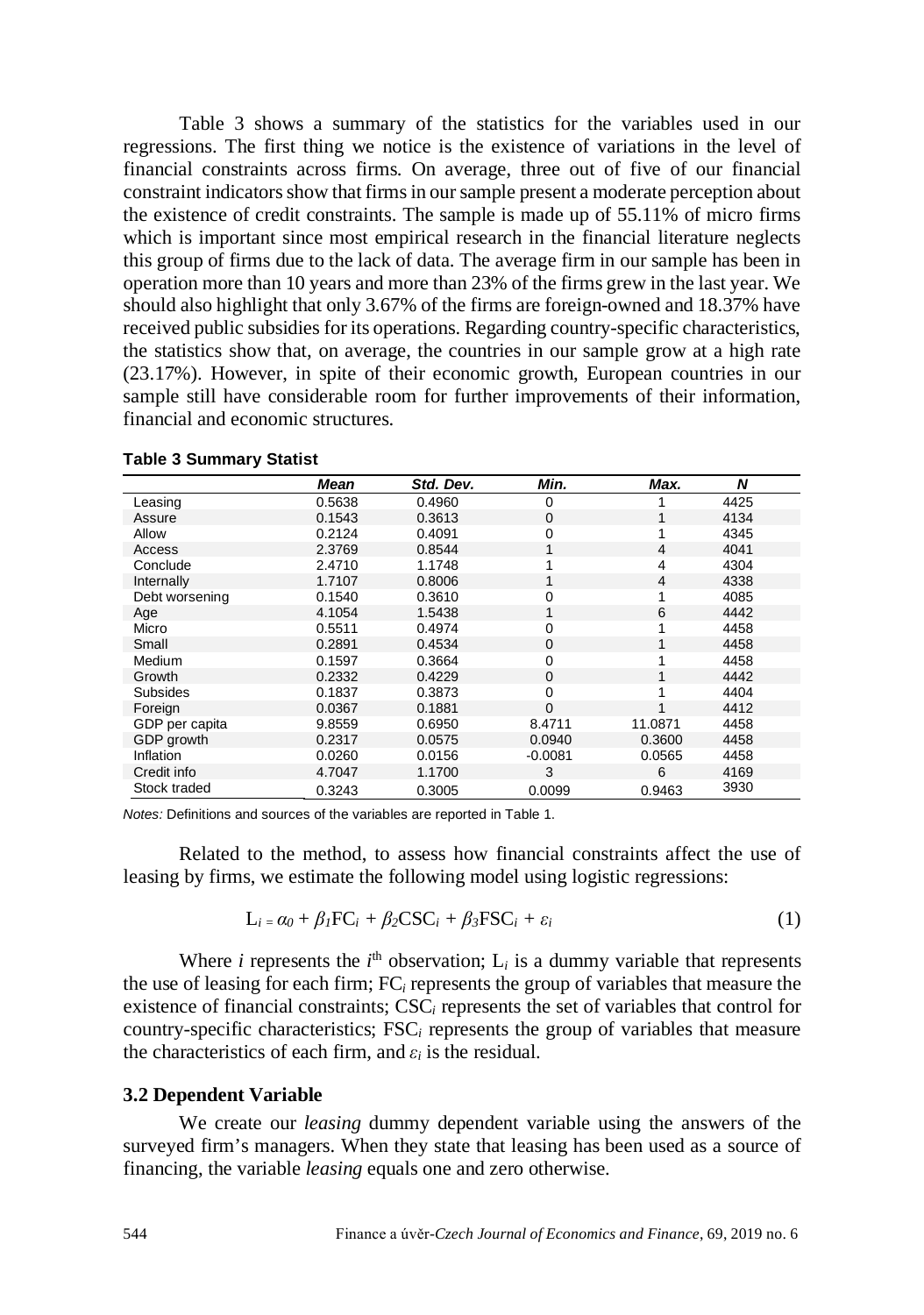Next, in Table 4, we look at the use of leasing in terms of size and age of the firm. Panel A shows that 73.38% of medium-sized firms use leasing as a source of financing, while this percentage falls to 65.26% for small firms and 46.78% for micro firms. Therefore, there seems to be a positive association between firm size and the leasing as a source of financing. Regarding the use of leasing by groups created according to the age of the firm, panel B shows that the percentage of firms using leasing remains around 56% for all groups.

| Number of employees                 | Observations        | Leasing $(\%)$ |
|-------------------------------------|---------------------|----------------|
| $0 - 9$                             | 2437<br>(55.07%)    | 46.78          |
| 10-49                               | 1278<br>(28.88%)    | 65.26          |
| 50-249                              | 710<br>(16.05%)     | 73.38          |
| Total                               | 4425<br>(100%)      | 56.38          |
| Panel B. Use of leasing by firm age |                     |                |
| Age                                 | Observations        | Leasing (%)    |
| Less than 2                         | 307<br>(6.96%)      | 55.37          |
| From 2 to 10                        | 1208<br>$(27.40\%)$ | 56.87          |
| More than 10                        | 2894<br>$(65.64\%)$ | 56.43          |
|                                     |                     |                |

# **3.3 Independent Variables**

*Financial constraint variables.* According to our hypothesis, the use of leasing should be more likely in firms which are more credit constrained. Therefore, this section explains the measures that we create, using the answers from the survey, in order to assess differences in the level of financial constraints across our firms.

First, we create the dummy variable *assure*, which takes the value one when the manager of the firm states that difficult access to means of financing is the element that would hamper the development of the company, and zero otherwise. Second, we define the dummy variable *allow*, which takes the value one when the current financing situation of the company is not healthy enough to see its projects through, and zero otherwise. Third, we add the variable *access*, which ranges from one (very easy) to four (very difficult), to reflect the accessibility of a firm to reach a bank loan. Forth, we build the variable *conclude* to reflect the opinion of the firm as to whether its projects cannot be successfully concluded without a loan from the bank. This variable ranges from one (totally disagree) to four (totally agree). Finally, we include the variable *internally* that ranges from one (yes, absolutely) if the management of the firm can meet their financial needs internally to four (no, not at all) if they are not able to do so. Therefore, higher values in all these variables denote more financial constraints and, according to our first hypothesis, we should expect a positive sign.

*Country-specific variables.* Next, we take into account the existence of crosscountry heterogeneity in the use of leasing by including several variables which define the institutional environment of the country where the firms operate. We control for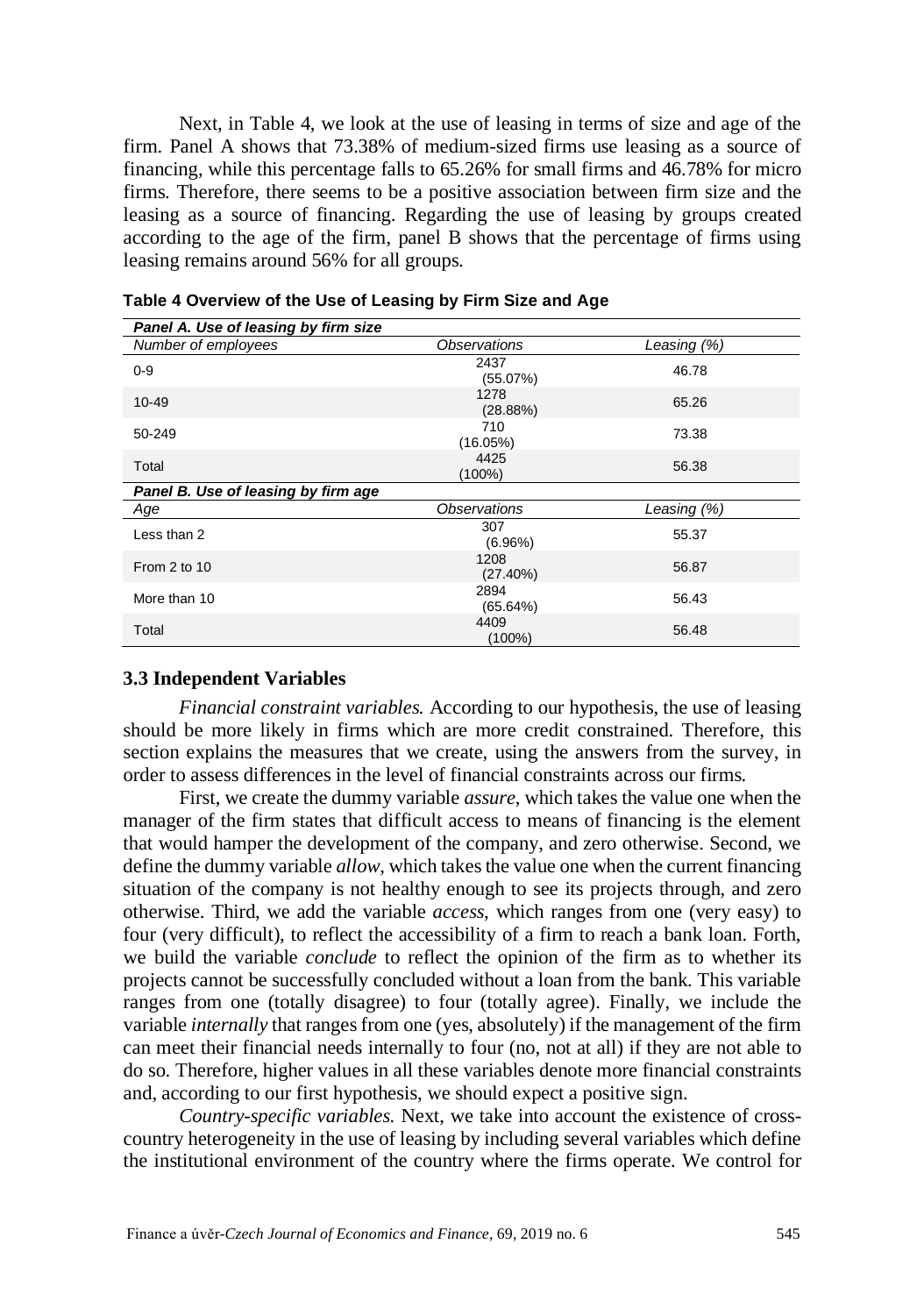the economic, financial, and institutional environment of the country using the variables *GDP per capita*, *GDP growth*, *inflation*, *stock traded*, and *credit info*.

To proxy for the economic environment, we create the variables *GDP per capita*, *GDP growth* and *inflation*. *GDP per capita* equalsthe natural logarithm of GDP in current prices in U.S. dollars divided by the population in 2003. *GDP growth* is a variable that represents the growth of the economy and it is computed as the increase in GDP in current prices in U.S. dollars between 2002 and 2003. Evidence provided by Beck et al. (2008) shows a positive association between the use of leasing and economic development. Countries with economies which present higher levels of development or higher rates of growth might offer more investment opportunities to their firms. These firms might be more in need of financing in order to take advantage of these possibilities and as a consequence, the use of leasing as a source of financing might help to fill these needs. Therefore, we expect greater use of leasing by firms located in developed and growing countries.

We build the variable *inflation*, measured by the annual growth rate of the GDP implicit deflator which shows the rate of price changes in the economy as a whole in 2003. The GDP implicit deflator is the ratio of GDP in current local currency to GDP in constant local currency. Beck et al. (2008) show that in general, firms operating in environments with a higher ratio of inflation rely less on external financing. However, when analysing each source of external financing in detail, their results point to greater use of leasing as inflation increases. Therefore, we could expect either a positive or a negative association between the use of leasing and the level of inflation.

To proxy for the development of the financial system in a country, we create the variable *stock traded*. This variable is built using the value of stock traded as a percentage of GDP in 2003. Evidence provided by Beck et al. (2008) show a positive association between the use of leasing and higher levels of stock market development. They suggest that lessors might have better access to adequate funding for their loans in countries with a larger stock market. Therefore, we can expect that SMEs operating in countries with higher levels of stock traded are more likely to use leasing.

Finally, to shed additional light on the use of leasing, we include the variable *credit info* to control for the institutional environment of a country. This variable measures the rules and practices affecting the coverage, scope and accessibility of credit information available through either a public credit registry or a private credit bureau in 2003. The *credit info* variable is computed as an index which ranges from zero to six, with higher values indicating higher development of the information structure of a country. Existing empirical evidence shows that greater information sharing mechanisms alleviate the moral hazard and adverse selection problems which are especially important for young firms and SMEs (Jappelli and Pagano, 2002; Love and Mylenko, 2003; Chavis et al., 2011). Therefore, we expect that the likelihood of using leasing by firms is higher in countries with sound credit information structures.

Table 5 reports the scores for the use of leasing and country-specific variables by country. The use of leasing shows a considerable heterogeneity across the countries in our sample. Czech Republic, Germany and Slovak Republic show the highest use of leasing, whereas Belgium, Greece and Luxembourg show the lowest scores. At first sight, it is not possible to establish a pattern on how country variables influence the use of leasing. This imply that deeper analyses are necessary in order to evaluate what country-specific characteristics might play an important role in the decision to lease.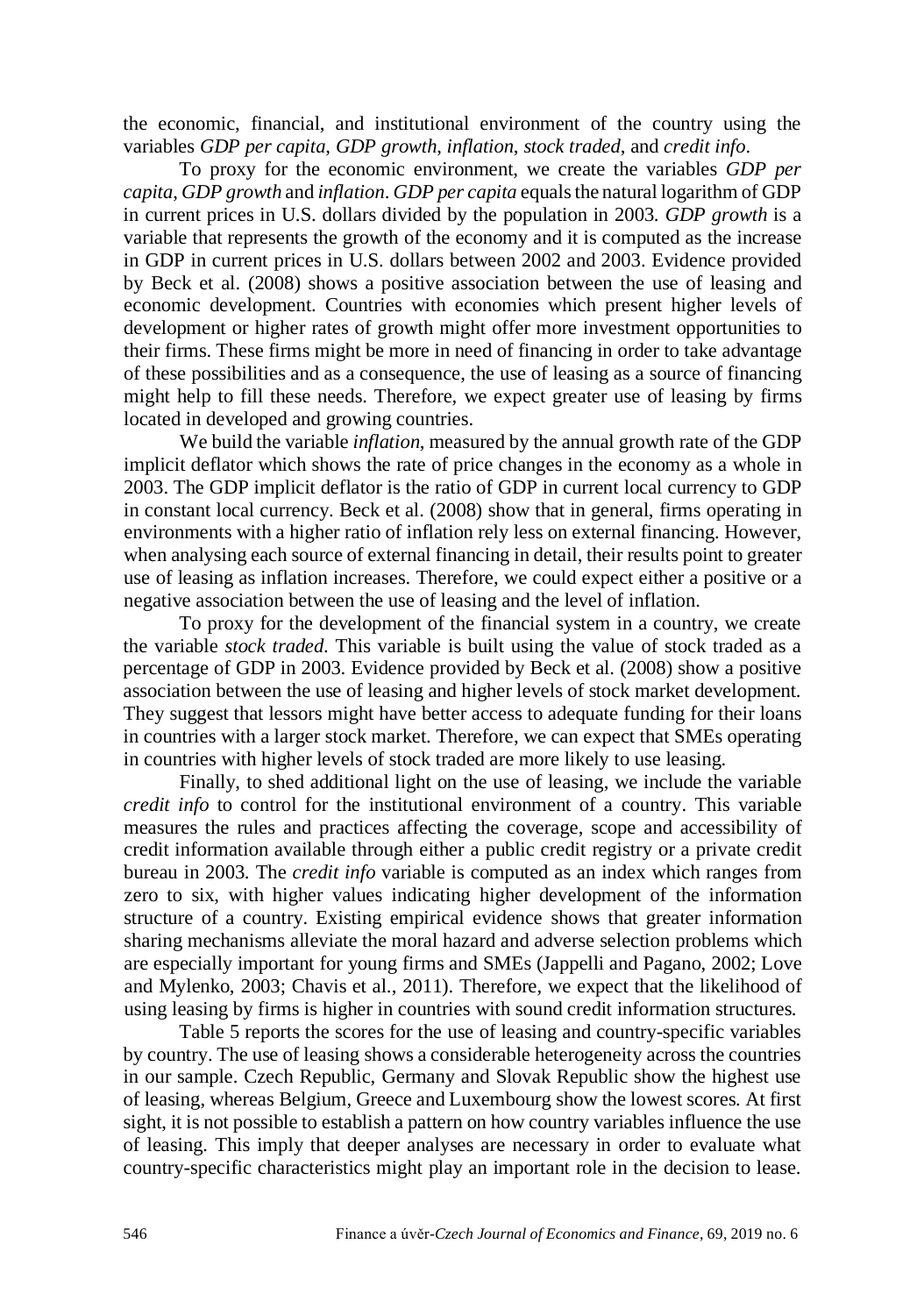We can also appreciate the existence of important variations in the level of development across countries. For example, the highest GDP per capita (in Luxembourg 65,325) is more than thirteen times bigger than the smallest one (in Latvia 4,775). The GDP per capita of the Slovak Republic is growing (0.36) more than two times faster than the economy of the United Kingdom (0.1587), and Slovenia scores the highest inflation rate (0.0565) whereas Lithuania shows a deflation rate (-0.0081). Regarding financial system development, Table 5 shows that the largest stock market as a percentage of the GDP corresponds to the Netherlands (0.9463), whereas the least developed stock market corresponds to Malta, which shows the lowest ratio (0.0099). Finally, we can observe that most of the EU 10 countries in our sample show the lowest scores in the variable *credit info*, indicating a modest development of their information structures.

| Country               | Leasing<br>(%) | <b>GDP</b> per<br>capita | <b>GDP</b><br>growth | <b>Inflation</b> | <b>Stock</b><br>traded | <b>Credit</b><br>info |
|-----------------------|----------------|--------------------------|----------------------|------------------|------------------------|-----------------------|
| Austria               | 68.21          | 31218                    | 0.2235               | 0.0131           | 0.0474                 | 5                     |
| Belgium               | 37.50          | 30251                    | 0.2329               | 0.0196           | 0.1335                 | 6                     |
| Cyprus                | 53.49          | 18256                    | 0.2601               | 0.0517           |                        |                       |
| <b>Czech Republic</b> | 75.73          | 9343                     | 0.2151               | 0.0109           |                        | 5                     |
| Denmark               | 52.24          | 39488                    | 0.2228               | 0.0148           | 0.2040                 | 3                     |
| Estonia               | 68.93          | 7282                     | 0.3442               | 0.0429           | 0.0574                 | 5                     |
| Finland               | 43.04          | 31522                    | 0.2150               | 0.0021           | 0.8416                 | 4                     |
| France                | 56.42          | 28917                    | 0.2342               | 0.0187           | 0.5991                 | 3                     |
| Germany               | 76.21          | 29384                    | 0.2078               | 0.0121           | 0.4193                 | 6                     |
| Greece                | 36.73          | 17356                    | 0.3203               | 0.0345           | 0.1682                 | $\overline{4}$        |
| Hungary               | 49.32          | 8243                     | 0.2584               | 0.0546           | 0.1046                 | 3                     |
| Ireland               | 59.60          | 39631                    | 0.2904               | 0.0327           | 0.0375                 | 5                     |
| Italy                 | 53.54          | 26172                    | 0.2360               | 0.0318           | 0.5456                 | 6                     |
| Latvia                | 46.96          | 4775                     | 0.2083               | 0.0490           | 0.0124                 | $\overline{4}$        |
| Lithuania             | 41.84          | 5424                     | 0.3133               | $-0.0081$        | 0.0105                 | 3                     |
| Luxembourg            | 26.80          | 65325                    | 0.2913               | 0.0304           | 0.0101                 |                       |
| Malta                 | 63.73          | 12648                    | 0.1917               | 0.0353           | 0.0099                 |                       |
| The Netherlands       | 50.26          | 33356                    | 0.2295               | 0.0217           | 0.9463                 | 5                     |
| Poland                | 56.70          | 5676                     | 0.0940               | 0.0077           | 0.0361                 | 5                     |
| Portugal              | 47.96          | 15472                    | 0.2240               | 0.0344           | 0.1454                 | 5                     |
| Slovak Republic       | 80.37          | 6151                     | 0.3600               | 0.0535           | 0.0142                 | 3                     |
| Slovenia              | 51.72          | 14617                    | 0.2600               | 0.0565           | 0.0168                 | 3                     |
| Spain                 | 59.86          | 21023                    | 0.2877               | 0.0392           | 0.6876                 | 6                     |
| Sweden                | 65.65          | 35221                    | 0.2540               | 0.0176           |                        | $\overline{4}$        |
| United Kingdom        | 48.98          | 31134                    | 0.1587               | 0.0273           | 0.6593                 | 6                     |

**Table 5 Overview of the Use of Leasing and Country-Specific Variables**

*Notes:* Definitions and sources of the variables are provided in Table 1

*Firm-specific variables*. Next in this section, we describe those variables aimed at controlling for firm heterogeneity.

Following the EU recommendation 2003/361, we create three dummy variables to classify firms in our sample into *micro*, *small* and *medium* sized if their number of employees is less than 10, between 10 and 49, and between 50 and 249 respectively. Empirical results in the existing literature do not show clear evidence about the use of leasing across firms of different sizes. On the one hand, Chavis et al. (2011) show that micro and small firms are less likely to use leasing than medium-sized and large firms, and Beattie et al. (2000) show that medium-sized firms are the most common users of leasing because they need more financing in order to grow<sup>[3](#page-9-0)</sup>. On the other hand, several

<span id="page-9-0"></span><sup>3</sup> Beattie et al. (2000) analyse a sample of 300 listed companies.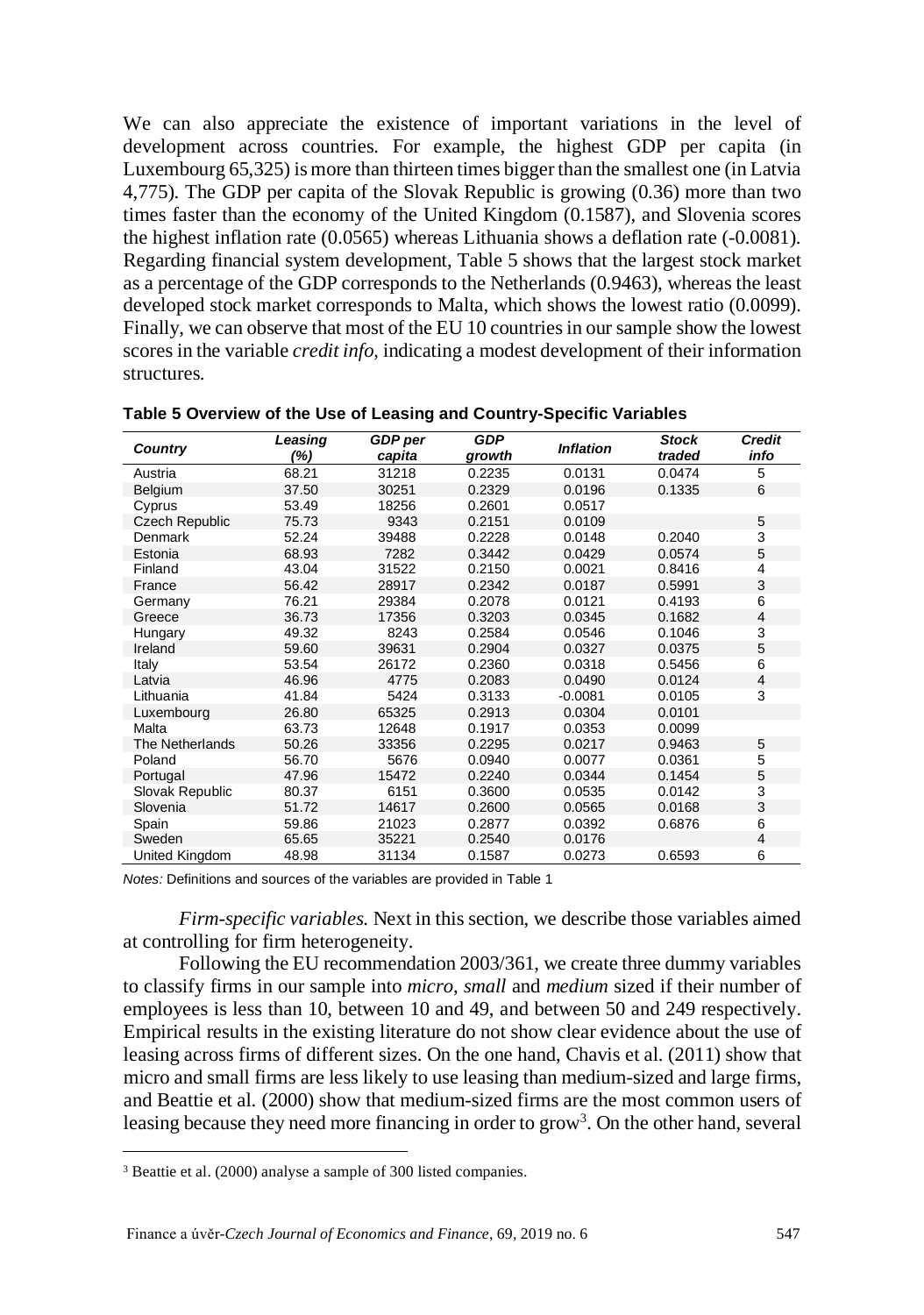studies show the contrary association. Results provided by Cosci et al. (2013) and Neuberger and Räthke-Döppner (2013) show that small firms are, compared to larger companies, more likely to experience credit rationing and use leasing. Sharpe and Nguyen (1995) and Lasfer and Levis (1998) find that small firms use more leasing than large firms.<sup>[4](#page-10-0)</sup> Sharpe and Nguyen (1995) argue that leasing is the first external financing option according to the Pecking Order Theory when informational asymmetries are important, which existing literature suggests is usually the case of most SMEs. Therefore, we could expect that the use of leasing either increases or decreases with the size of the firm.

We use the categorical variable *age*, which ranges from one to six, to allow for differences in the use of leasing among firms that have been in operation less than two years and more than 30 years, respectively. According to Cosci et al. (2013) and Neuberger and Räthke-Döppner (2013), we could expect that younger firms are more in need of obtaining financing and therefore, more likely to use leasing.

Existing literature suggests that firms operating in sectors that require an investment in specialized assets make a lower use of lease financing than firms with assets which are more easily redeployable by the lessor (Krishnan and Moyer, 1994; Lasfer and Levis, 1998; Beattie et al., 2000). We control for these industry differences creating seven industry dummies which, for sake of conciseness, will not be displayed and discussed in the results section.[5](#page-10-1)

To proxy for differences in firm growth, we include a dummy variable, *growth*, that equals one if the firm has increased the number of employees since the last year and zero otherwise. Cosci et al. (2013) find that Italian SMEs with a higher growth rate use more leasing, because they do not have a solid position in the market and they are perceived as riskier. Barclay and Smith (1995) and Lin et al. (2013) find that overall use fixed-claim obligations, both borrowing and lease financing, decreases in response to the existence of growth opportunities in order to mitigate conflicts of interest between debtholders and stockholder. However, while firms with more growth options use less debt, they also show that a higher fraction of fixed-claim obligations is allocated to leasing and less to borrowing. This argument is at the core of the positive association between growth opportunities and the likelihood of using leasing reported by Krishnan and Moyer (1994) in Belgian, and Deloof et al. (2007) in the US. Therefore, we could expect a positive sign on the coefficient for the variable *growth*.

We define the dummy variable *foreign*, which equals one if the ownership of the company exclusively belongs to international investors, and zero otherwise. According to Beck et al. (2006), firms with foreign ownership should have fewer problems accessing lease financing. In contrast, Beck et al. (2008) show that the share of assets funded with lease capital decreases for foreign-owned firms and Chavis et al. (2011) find a negative association in the use of leasing in firms with foreign ownership. Therefore, the variable *foreign* could appear with both signs in our regressions.

In addition, we build a dummy variable, *subsidies*, that equals one for those SMEs that have already made use of public subsidies for its activities, and zero

<span id="page-10-0"></span><sup>4</sup> Lasfer and Levis (1998) use a sample of quoted and unquoted companies.

<span id="page-10-1"></span><sup>&</sup>lt;sup>5</sup> The seven industry classifications made in the survey are: extraction or production of raw materials, construction or civil engineering, production and manufacturing of goods, trade and distribution, transport, business services and, other services to consumers.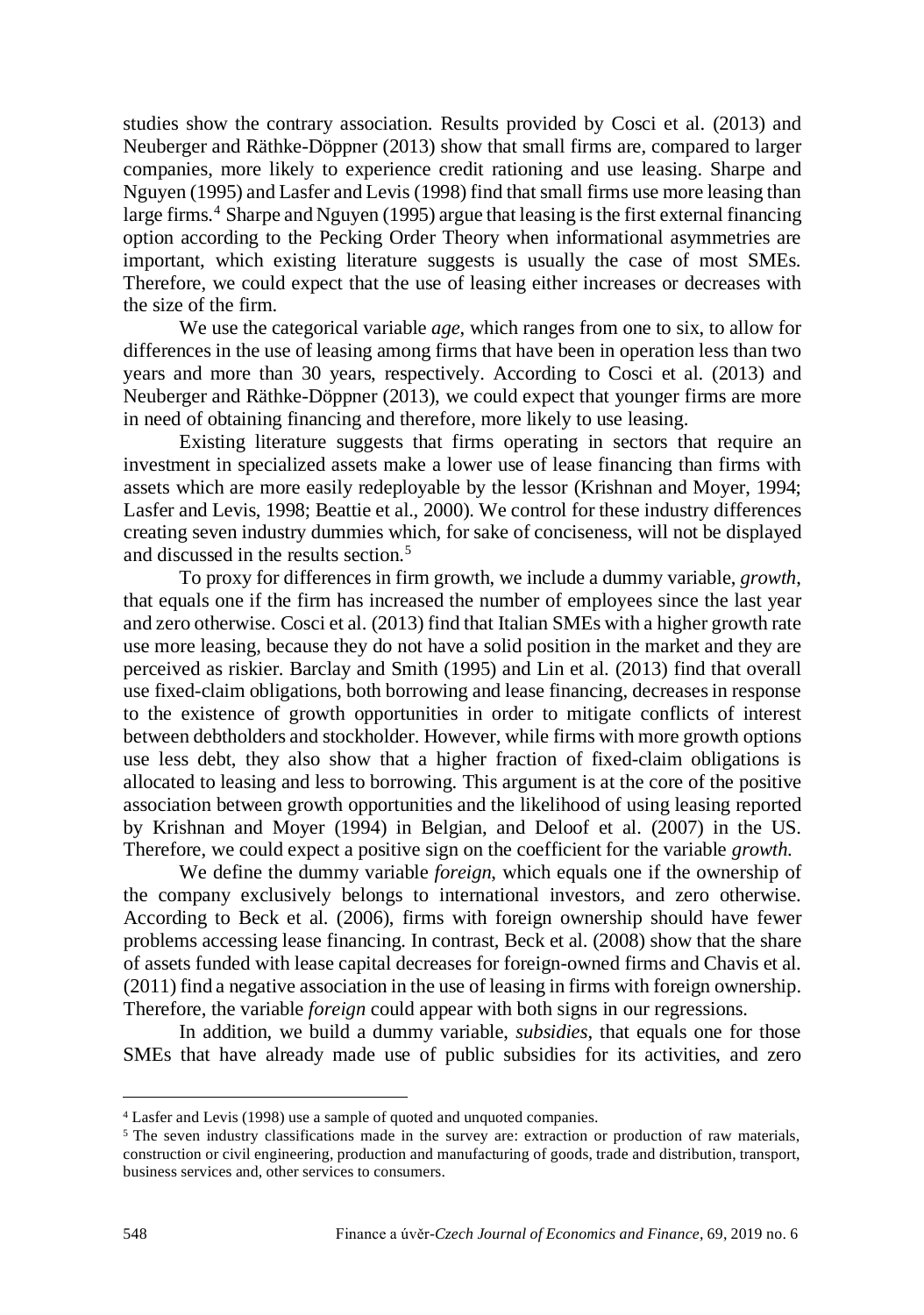otherwise. Demirgüç-Kunt and Maksimovic (1998) provide the only piece of related evidence and show that the share of companies using external financing does not increase after receiving government subsidies. As a consequence, there is not a clear sign that could be expected for the variable *subsidies* in our regressions.

We understand that there could be alternative ways of measuring our firmspecific variables, or even that could have included more firm-specific characteristics. Unfortunately, we are limited by the data provided by the survey, and we cannot define another variable for any other firm characteristic or add additional firm-specific factors.

# **4. Results**

In Table 6, first column, we analyse the effect of firm-specific characteristics and country-specific characteristics on the use of leasing, while controlling for country and industry effects.[6](#page-11-0) The negative coefficients on the variables *micro* and *small* show that the smallest firms in our sample have a lower likelihood of using leasing than medium-sized firms. This confirms previous results provided by Beattie et al. (2000) and Chavis et al. (2011). According to Beattie et al. (2000), medium-sized firms use leasing more commonly because they are growing and therefore, they are more in need of financing. We also find a negative coefficient on the variable *age*. This indicates that the likelihood of using leasing is lower for older firms which confirms the results provided by Cosci et al. (2013). This might be because firms with an extended credit history prefer to rely more on alternative sources of financing (Chavis et al., 2011).

Consistent with previous evidence (Krishnan and Moyer, 1994; Lasfer and Levis, 1998; Deloof et al., 2007; Cosci et al., 2013) and our prediction, the results indicate that firms with positive growth have a higher likelihood of using leasing.<sup>[7](#page-11-1)</sup> We also report a positive and statistically significant association between the foreign ownership of firms and the likelihood of using leasing, supporting previous evidence in Beck et al. (2008) and Chavis et al. (2011). We also find that firms receiving subsidies are more likely to use leasing, as indicated by the positive and statistically significant (at the 1% level) coefficient for the variable *subsidies*. Finally, we observe that the country fixed effects are statistically significant, confirming the role that institutional differences play in the deployment and use of lease financing in European SMEs.

Regarding country-specific variables, we find positive and statistically significant coefficients for the variables *GDP per capita*, *GDP growth* and *stock traded*. As we predict, and in line with previous evidence (Beck et al., 2008), firms in wealthy, faster-growing economies and with a developed stock market have more probabilities to fill their financial needs with leasing[.8](#page-11-2) The results also show a positive

<span id="page-11-0"></span><sup>6</sup> Country and industry effects are included in all regressions, but not reported to save space and for ease of exposition. These variables are available upon request.

<span id="page-11-1"></span> $7$  As a robustness check, we use the firm's turnover to measure the growth with a dummy variable that takes the value one when the firm's turnover has increased since last year and zero otherwise. The coefficient for this variable is positive and statistically significant at 1% level in all regressions. The remaining results remain qualitatively the same confirming our conclusions.

<span id="page-11-2"></span><sup>8</sup> As a robustness check, we include the variable *private credit*, measured as the ratio of bank credit to the private sector as percentage of GDP, as an additional measure to control for financial sector development.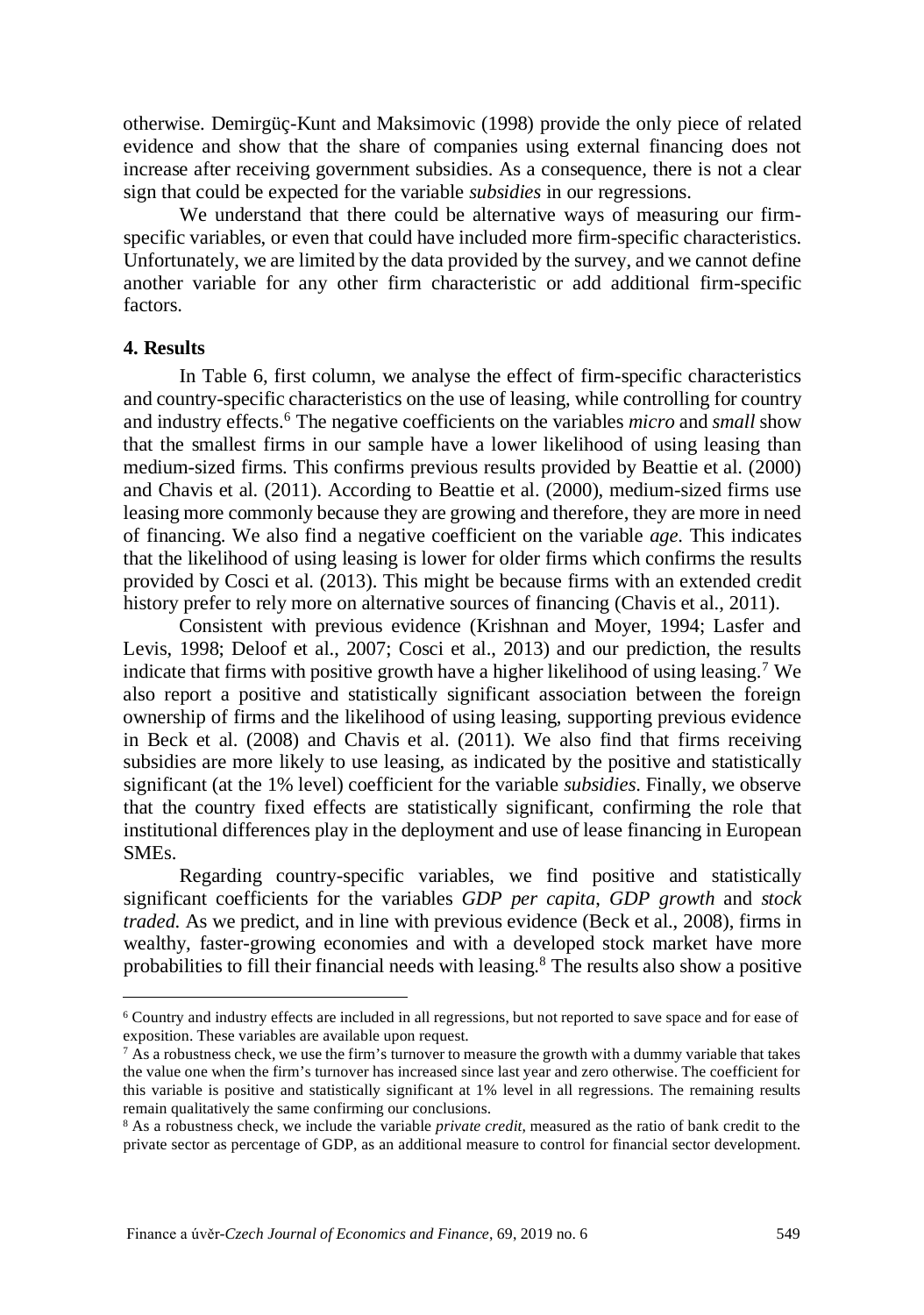and statistically significant coefficient (at 1% level) for the variable *credit info,* showing that firms in countries with higher levels of information infrastructures are more likely to use leasing than firms in countries with weaker systems.

In addition, Table 6 includes five regressions adding each one of the financial restrictions variables, while controlling for firm and country-specific characteristics. These models allow usto assess whether financially constrained SMEs are more likely to use leasing. We remember that higher values for the variables *assure*, *allow*, *access, conclude*, and *internally* indicate the existence of higher levels of financial constraints in the firm. We show how all the financial constraint variables display a positive, and statistically significant, association with the variable leasing. This indicates that those SMEs having more problems to fund their activity are more likely to use leasing. Regarding the effect of firm and country-specific characteristics on the use of leasing, results remain qualitatively the same after controlling for the existence of financial constraints in the firm.In order to shed additional light on how financial restrictions affect the use of leasing, we analyse the economic impact of our results in Table 7. We do so by comparing the effect on the dependent variable of changes in the financial constraint variables when each one goes from its lowest value (column "Low financial obstacles") to its highest value (column "High financial obstacles"). This comparation (included in column "Economic impact") shows changes in the likelihood of using lease financing following changes from zero to one in the variables *assure* and *allow*, and changes from one to four in the variables *access*, *internally* and *conclude*. Therefore, the economic impact reflects the difference in the likelihood of using leasing between highly constrained firms and those with a healthier financial situation. Inspection of Table 7 reveals that, for example, the variable *internally* causes the highest increase in the likelihood of using leasing. The probability of using leasing is 51.68% for firms whose financial needs can be met internally, whereas this likelihood rises to 68.27% for those firms with a less healthy financial situation. However, looking at the variable *allow*, we observe that the likelihood of using leasing only increases by 4.32% for firms with a financing situation which is not sufficient to see its projects through, compared to those firms with a less restricted financial situation. These results suggest that having five different measures is important in order to obtain a better picture of the association between the existence of financial obstacles and the use of leasing. This large variation in economic impact could explain the lack of statistically significant results in previous studies.

We have to notice that the inclusion of the variable *private credit* in our regressions forces us to drop the variable *GDP per capita* because both variables are highly correlated (0.77). The new results (available upon request) show a positive and statistically significant coefficient for the variable *private credit*. This indicates that firms in countries with a larger banking system are more likely to use leasing. However, we also observe that our main results remain qualitatively the same in these new regressions. Therefore, we choose to keep our original results, because we strongly believe that it is more appropriate to control for the level of country's economic development while at the same time controlling for supply characteristics with the variable *stock trade*, than omitting the variable *GDP per capita* in order to include the variable *private credit*.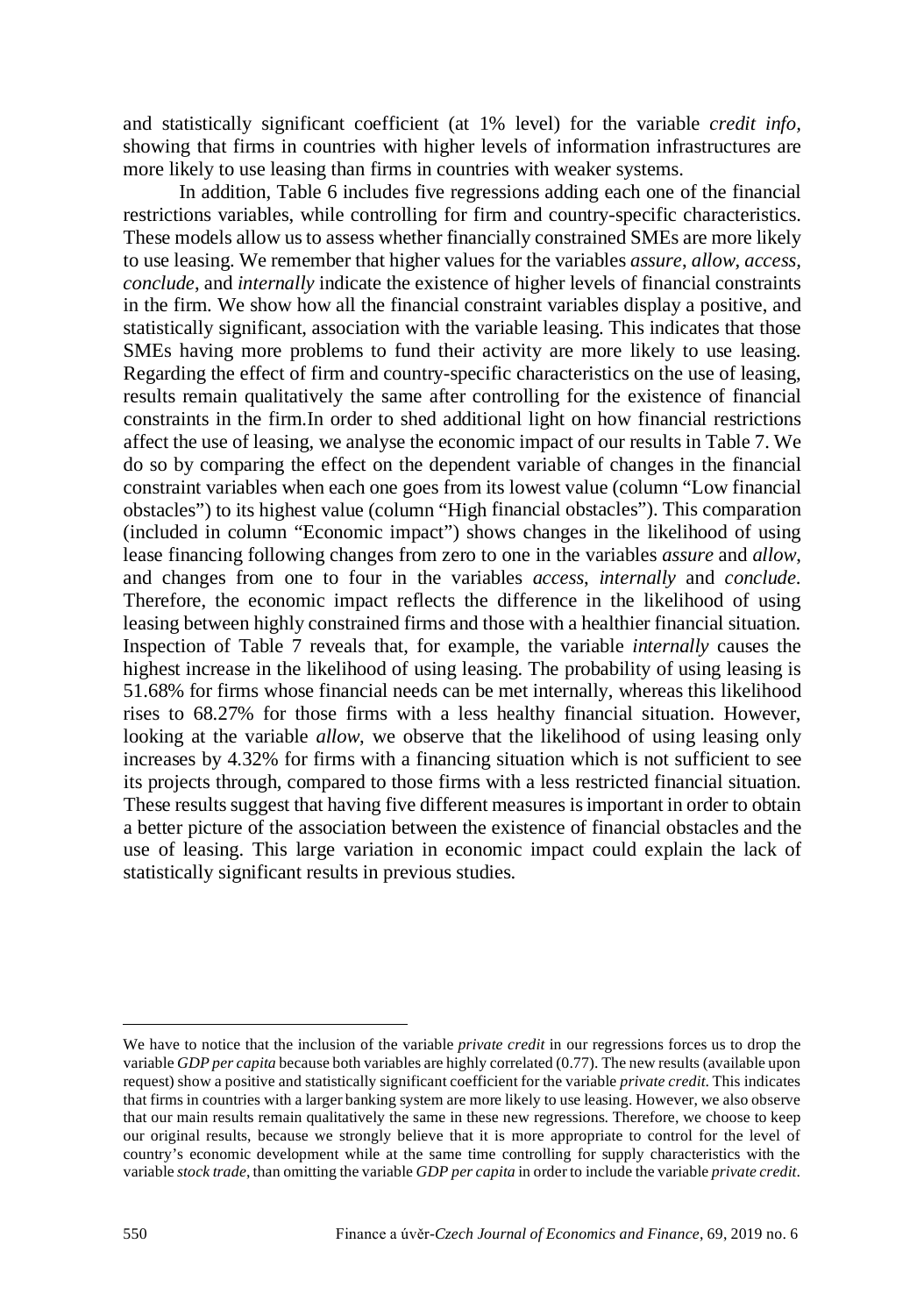| $-32.1136***$<br>$\frac{(0.4194)}{27.6137***}$<br>Logit (1<br>$1.6915**$<br>(6.6333)<br>Financial constraints variables:<br>Country-specific variables:<br>GDP per capita<br>GDP growth<br>Conclude<br>Internally<br>Constant<br>Access<br>Assure<br>Allow | $0.5591***$<br>$-31.3074***$<br>(6.6840)<br>(0.1080) | $-31.6549***$<br>Logit (3)   | $-31.4774***$         |                            |                                                                                                      |
|------------------------------------------------------------------------------------------------------------------------------------------------------------------------------------------------------------------------------------------------------------|------------------------------------------------------|------------------------------|-----------------------|----------------------------|------------------------------------------------------------------------------------------------------|
|                                                                                                                                                                                                                                                            |                                                      |                              |                       | $-33.1949**$               |                                                                                                      |
|                                                                                                                                                                                                                                                            |                                                      | (6.7218)                     | (6.9893)              | (6.8322)                   | $-33.2412***$<br>$(6.6973)$                                                                          |
|                                                                                                                                                                                                                                                            |                                                      |                              |                       |                            |                                                                                                      |
|                                                                                                                                                                                                                                                            |                                                      |                              |                       |                            |                                                                                                      |
|                                                                                                                                                                                                                                                            |                                                      | $0.1976***$<br>(0.0945)      |                       |                            |                                                                                                      |
|                                                                                                                                                                                                                                                            |                                                      |                              | 0.0923*<br>(0.0486)   |                            |                                                                                                      |
|                                                                                                                                                                                                                                                            |                                                      |                              |                       | $0.1805***$<br>(0.0326)    |                                                                                                      |
|                                                                                                                                                                                                                                                            |                                                      |                              |                       |                            | $0.2601***$<br>$(0.0487)$                                                                            |
|                                                                                                                                                                                                                                                            |                                                      |                              |                       |                            |                                                                                                      |
|                                                                                                                                                                                                                                                            | (0.4236)                                             | $1.6993**$                   | 1.6736*               | $1.6982**$                 | $1.7484**$                                                                                           |
|                                                                                                                                                                                                                                                            |                                                      | (0.4256)                     | (0.4422)              | $(0.4284)$<br>$28.6490***$ | $\begin{array}{l} (0.4241) \\ 28.1111*** \\ (5.1699) \\ 3.6086 \\ (3.9644) \\ 3.0864*** \end{array}$ |
|                                                                                                                                                                                                                                                            | 26.7061***                                           | 26.8491***                   | 26.5645***            |                            |                                                                                                      |
| (5.1323)                                                                                                                                                                                                                                                   | (5.1634)                                             | (5.1826)                     | (5.4042)              | $(5.3260)$<br>$2.7308$     |                                                                                                      |
| 3.1552<br>Inflation                                                                                                                                                                                                                                        | 2.2731                                               | 2.1374                       | 2.4778                |                            |                                                                                                      |
| (3.9155)                                                                                                                                                                                                                                                   | (3.9709)                                             | (4.0102)                     | (4.1089)              | $(3.9921)$<br>$3.1776***$  |                                                                                                      |
| $3.0910***$<br>(0.5691)<br>Credit info                                                                                                                                                                                                                     | 2.9869***<br>(0.5737)                                | 2.9824***                    | 2.9594**<br>(0.5994)  | (0.5900)                   |                                                                                                      |
|                                                                                                                                                                                                                                                            |                                                      | $\frac{(0.5757)}{9.3385***}$ |                       |                            |                                                                                                      |
| $9.1753***$<br>(3.1823)<br>Stock traded                                                                                                                                                                                                                    | 8.6366***<br>(3.2184)                                | (3.2184)                     | $8.4733*$<br>(3.4009) | $11.2597***$<br>(3.2672)   | $\begin{array}{c} (0.5734) \\ 10.2182*** \end{array}$                                                |
| Firm-specific variables                                                                                                                                                                                                                                    |                                                      |                              |                       |                            |                                                                                                      |
| $-1.0870***$                                                                                                                                                                                                                                               | $-1.0759***$                                         | $-1.0951***$                 | $-1.0867***$          | $-1.1069***$               | $-1.1035***$                                                                                         |
| $(0.1150)$<br>$-0.2959**$<br>Micro                                                                                                                                                                                                                         | (0.1191)                                             | (0.1168)                     | (0.1211)              | (0.1181)                   | $\frac{(0.1165)}{0.3138***}$                                                                         |
| Small                                                                                                                                                                                                                                                      | $-0.2953**$                                          | $-0.3148***$                 | $-0.3347***$          | $-0.3368***$               |                                                                                                      |
| (0.1192)                                                                                                                                                                                                                                                   | (0.1231)                                             | (0.1206)                     | (0.1255)              | (0.1221)                   | $(0.1203)$<br>$-0.0630**$                                                                            |
| $-0.0687**$<br>Age                                                                                                                                                                                                                                         | $-0.0571*$                                           | $-0.0609**$                  | $-0.0359$             | $-0.0577$                  |                                                                                                      |
| $(0.0297)$<br>$0.3295***$                                                                                                                                                                                                                                  | (0.0312)                                             | (0.0303)                     | (0.0312)              | $(0.0304)$<br>$0.3192***$  | $\begin{array}{c} (0.0301) \\ 0.3301*** \end{array}$                                                 |
| Growth                                                                                                                                                                                                                                                     | $0.3450***$                                          | 0.3369**                     | $0.3169***$           |                            |                                                                                                      |
| $(0.0895)$<br>$0.4932**$                                                                                                                                                                                                                                   | (0.0919)                                             | (0.0906)                     | (0.0936)              | $(0.0910)$<br>$0.5171**$   | $(0.0904)$<br>$0.5486***$                                                                            |
| Foreign                                                                                                                                                                                                                                                    | $0.4397**$                                           | $0.5175$ *                   | $0.4575*$             |                            |                                                                                                      |
| (0.2123)                                                                                                                                                                                                                                                   | (0.2178)                                             | (0.2128)                     | (0.2271)              | (0.2146)                   | (0.2141)                                                                                             |
| $0.3616***$<br>Subsides                                                                                                                                                                                                                                    | $0.2935***$                                          | $0.3461***$                  | $0.3229***$           | $0.3192***$                | $0.3488***$                                                                                          |
| (0.0987)                                                                                                                                                                                                                                                   | (0.1019)                                             | (0.0995)                     | (0.1030)              | (0.1007)                   | (0.0998)                                                                                             |
| Yes<br>Industry effects                                                                                                                                                                                                                                    | Yes                                                  | Yes                          | Yes                   | Yes                        | Yes                                                                                                  |
| Yes***<br>Country effects                                                                                                                                                                                                                                  | Yes***                                               | Yes***                       | Yes***                | Yes***                     |                                                                                                      |
| 3616<br>Observations                                                                                                                                                                                                                                       | 3348                                                 | 3535                         | 3286                  | 3505                       | 3539                                                                                                 |
| 0.0843<br>Pseudo-R-square                                                                                                                                                                                                                                  | 0.0860                                               | 0.0836                       | 0.0814                | 0.0913                     | 0.0883                                                                                               |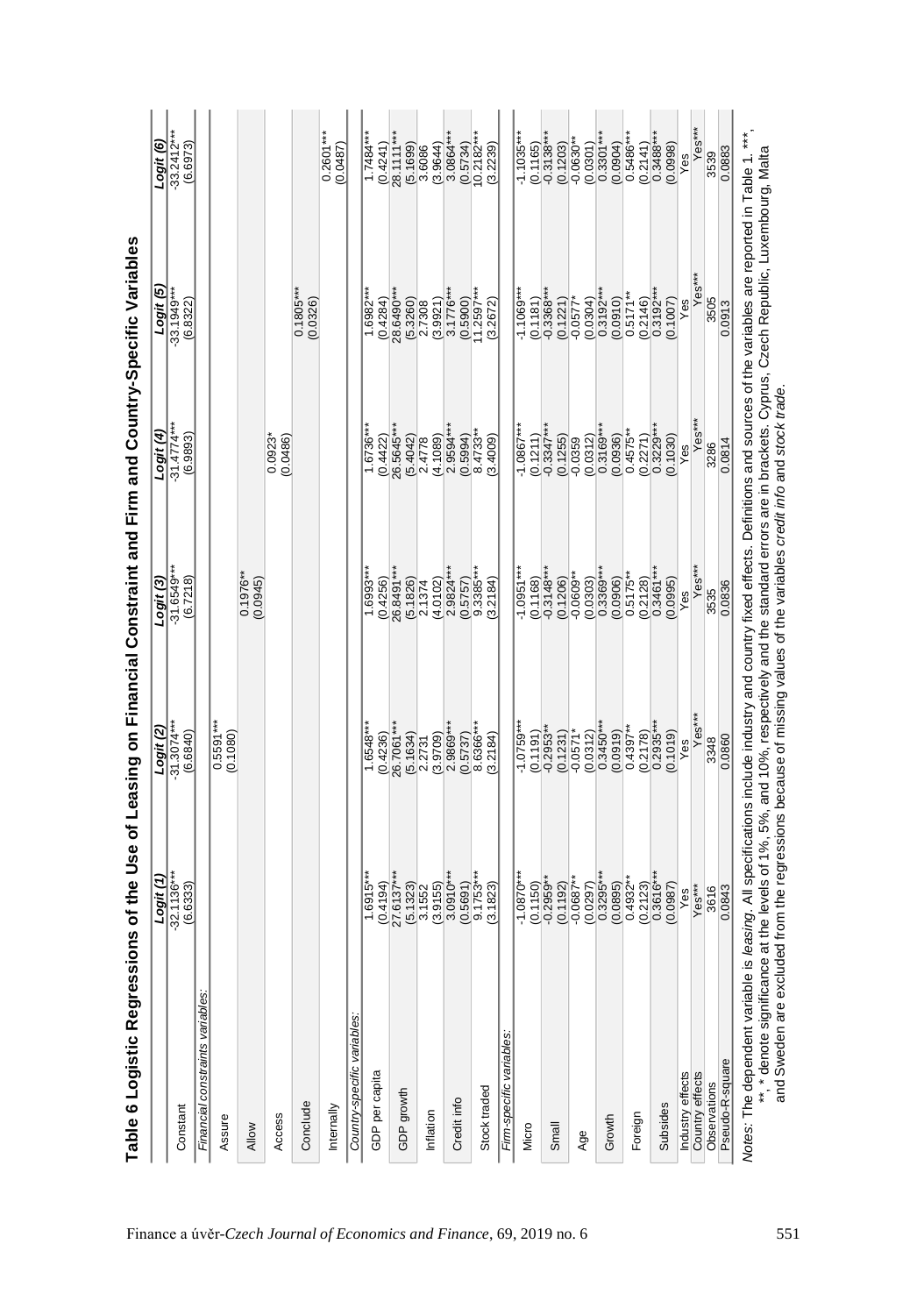| Variables  | Leasing (%)<br>Low financial obstacles | Leasing (%)<br><b>High financial obstacles</b> | <b>Economic impact</b><br>(%) |
|------------|----------------------------------------|------------------------------------------------|-------------------------------|
| Assure     | 54.62                                  | 66.54                                          | 11.92                         |
| Allow      | 55.13                                  | 59.45                                          | 4.32                          |
| Access     | 54.27                                  | 60.33                                          | 6.06                          |
| Conclude   | 50.27                                  | 62.10                                          | 11.83                         |
| Internally | 51.68                                  | 68.27                                          | 16.59                         |

**Table 7 Economic Impact of Financial Constraint Variables**

*Notes:* Definitions and sources of the variables are reported in Table 1

### **4.1 Additional Analyses**

We recognize that we do not have ideal measures to analyse firms' financial restrictions because of data limitations. However, in order to make a richer analysis, in this subsection, we include one more variable to measure firm's financial restrictions using the best approximation to an objective measure that the survey can offer. This new variable, named *debt worsening*, is a dummy variable that takes the value one if the firm has stated that its level of debt has deteriorated since last year and zero otherwise. In Table 8, column 1, we find that the coefficient on the variable *debt worsening* is positive and statistically significant at the 1% level, confirming previous results and the hypothesis of our study. The remaining results remain qualitatively the same. Therefore, our results strongly support that leasing can act as alternative funding to complement the financing needs of SMEs whose access to traditional sources of financing is restricted.

We extend our analyses including two additional models to assess whether the effect of financial constraints on the use of leasing varies with firm size or with the level of economic development where the firm operates. Previous literature has shown that smaller firms are more opaque and have financial behaviour and constraints which are different from larger firms (Berger and Udell, 2006), while countries with higher levels of economic development are more financially developed and they usually have better institutions, which translate in reduced risk and increased access to financing for SMEs (Levine et al., 2000; Claessens and Laeven, 2004). Therefore, we have carried out additional analyses to assess the effect of financial constraints on the use of leasing for micro firms and for firms operating in developed countries.<sup>[9](#page-14-0)</sup>

Firstly, we have introduced interaction terms of our financial restriction variables with the dummy variable *micro* and run all regressions in Table 6 again*.* Table 8, column 2, shows a positive coefficient on the variable *internally*, whereas its interaction term shows a negative coefficient (both results are statistically significant), while our main results remain qualitatively the same. This means that micro firms are less likely than small and medium-sized firms to use leasing when their financing needs are not met internally. Therefore, the smaller firms are, the less likely they are to complement internal financing with leasing. Lack of internally generated resources can reduce the willingness and feasibility with which lease financing can be offered to micro firms.

Secondly, we have introduced interaction terms of our financial restriction variables with a dummy variable, named *GDPcap\_dummy*, that takes the value one if

<span id="page-14-0"></span><sup>&</sup>lt;sup>9</sup> For sake of conciseness and simplicity, Table 8 only includes those new results which are statistically significant. The remaining results are available upon request.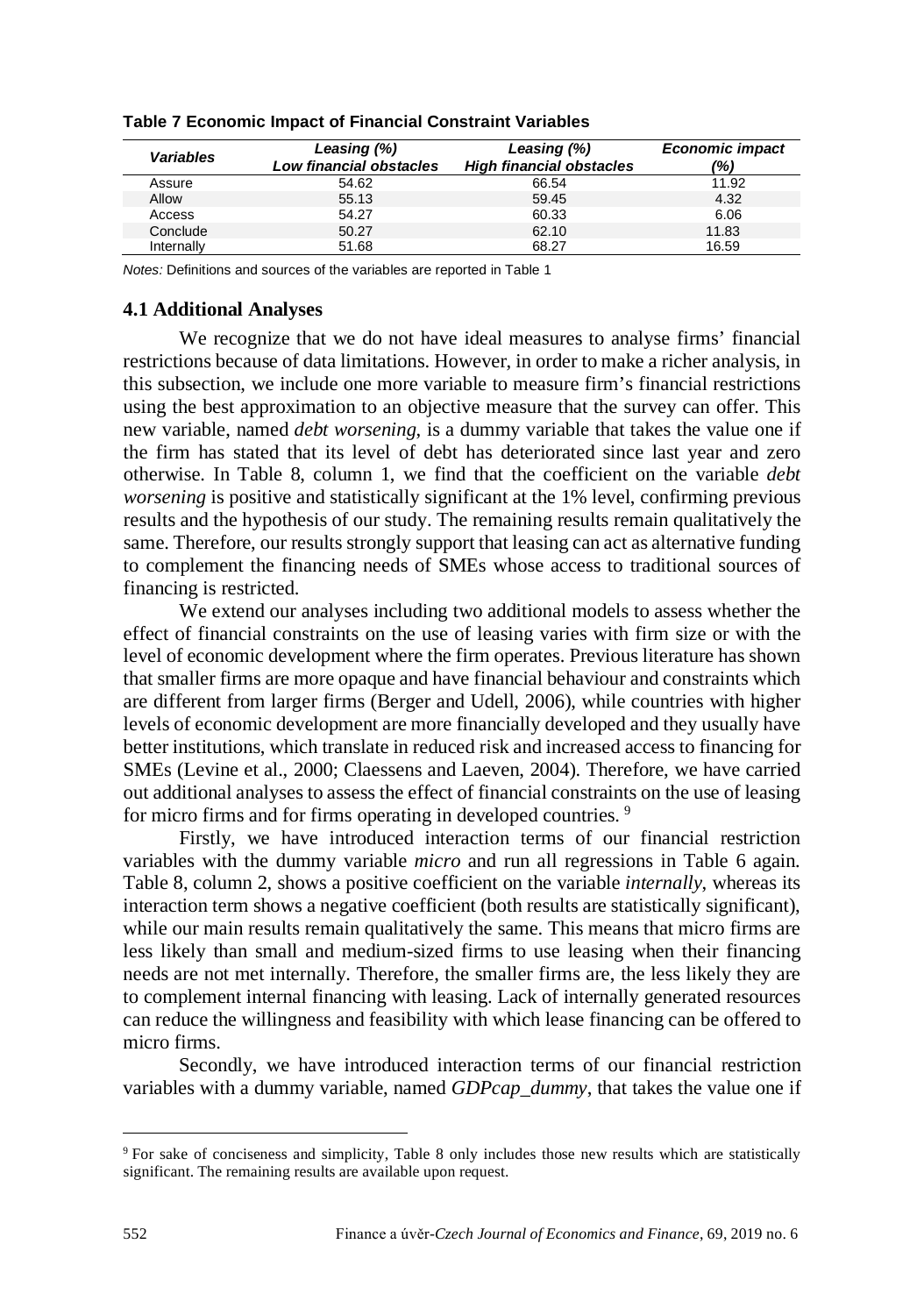the firm operates in a country with a GDP per capita above the sample mean and zero otherwise. Table 8, column 3, shows a positive and statistically significant coefficient on the interaction term *assure\*GDPcap\_dummy*. Therefore, SMEs stating that difficult access to means of financing would hamper the development of the company are more likely to resort to leasing when they operate in richer than in poorer countries. This probably suggests that SMEs operating in more developed economies find easier to access lease financing to develop their business when the access to financing is rather difficult.

|                                  | Logit (1)               | Logit (2)               | Logit (3)               |
|----------------------------------|-------------------------|-------------------------|-------------------------|
| Constant                         | $-26.3298***$           | $-33.7291***$           | $-51.6475***$           |
|                                  | (7.0601)                | (6.7144)                | (11.5064)               |
| Financial constraints variables: |                         |                         |                         |
| Assure                           |                         |                         | $0.2618*$               |
|                                  |                         |                         | (0.1539)                |
| Assure*GDPcap_dummy              |                         |                         | $0.5680***$             |
|                                  |                         |                         | (0.2147)                |
| Internally                       |                         | $0.3714***$             |                         |
|                                  |                         | (0.0782)<br>$-0.1787*$  |                         |
| Internally*Micro                 |                         | (0.0967)                |                         |
|                                  | $0.3750***$             |                         |                         |
| Debt worsening                   | (0.1059)                |                         |                         |
| Country-specific variables:      |                         |                         |                         |
|                                  | 1.3595***               | 1.7686***               |                         |
| GDP per capita                   | (0.4490)                | (0.4252)                |                         |
| GDPcap dummy                     |                         |                         | 44.4891***              |
|                                  |                         |                         | (10.8287)               |
| GDP growth                       | 23.2173***              | 28.2899***              | 14.1388***              |
|                                  | (5.4524)<br>4.5047      | (5.1736)                | (3.3639)                |
| Inflation                        | (4.1860)                | 3.7233<br>(3.9793)      | 11.2895***<br>(3.8713)  |
|                                  | 2.5968***               | 3.1079***               | 0.7958**                |
| Credit info                      | (0.6039)                | (0.5741)                | (0.3585)                |
|                                  | 6.0232*                 | 10.3608***              | 68.7129***              |
| Stock traded                     | (3.3992)                | (3.2289)                | (17.2592)               |
| Firm-specific variables:         |                         |                         |                         |
| Micro                            | $-1.0856***$            | $-0.8065***$            | $-1.0786***$            |
|                                  | (0.1199)                | (0.1979)                | (0.1193)                |
| Small                            | $-0.2917**$             | $-0.3199***$            | $-0.2927**$             |
|                                  | (0.1240)                | (0.1208)                | (0.1233)                |
| Age                              | $-0.0715**$             | $-0.0637**$             | $-0.0581*$              |
|                                  | (0.0311)                | (0.0302)                | (0.0312)                |
| Growth                           | $0.2752***$<br>(0.0934) | $0.3410***$<br>(0.0906) | $0.3431***$<br>(0.0921) |
|                                  | 0.6675***               | 0.5583***               | $0.4466**$              |
| Foreign                          | (0.2282)                | (0.2142)                | (0.2181)                |
|                                  | $0.3482***$             | $0.3489***$             | 0.2907***               |
| Subsides                         | (0.1019)                | (0.1000)                | (0.1020)                |
| Industry effects                 | Yes                     | Yes                     | Yes                     |
| Country effects                  | Yes***                  | Yes***                  | Yes***                  |
| <b>Observations</b>              | 3342                    | 3539                    | 3348                    |
| Pseudo-R-square                  | 0.0854                  | 0.0891                  | 0.0875                  |

| Table 8 Logistic Regressions of the Use of Leasing on Financial Constraint and Firm |  |
|-------------------------------------------------------------------------------------|--|
| and Country-Specific Variables                                                      |  |

*Notes*: The dependent variable is *leasing*. All specifications include industry and country fixed effects. Definitions and sources of the variables are reported in Table 1. \*\*\*, \*\*, \* denote significance at the levels of 1%, 5%, and 10%, respectively and the standard errors are in brackets. Cyprus, Czech Republic, Luxembourg, Malta and Sweden are excluded from the regressions because of missing values of the variables *credit info* and *stock trade*.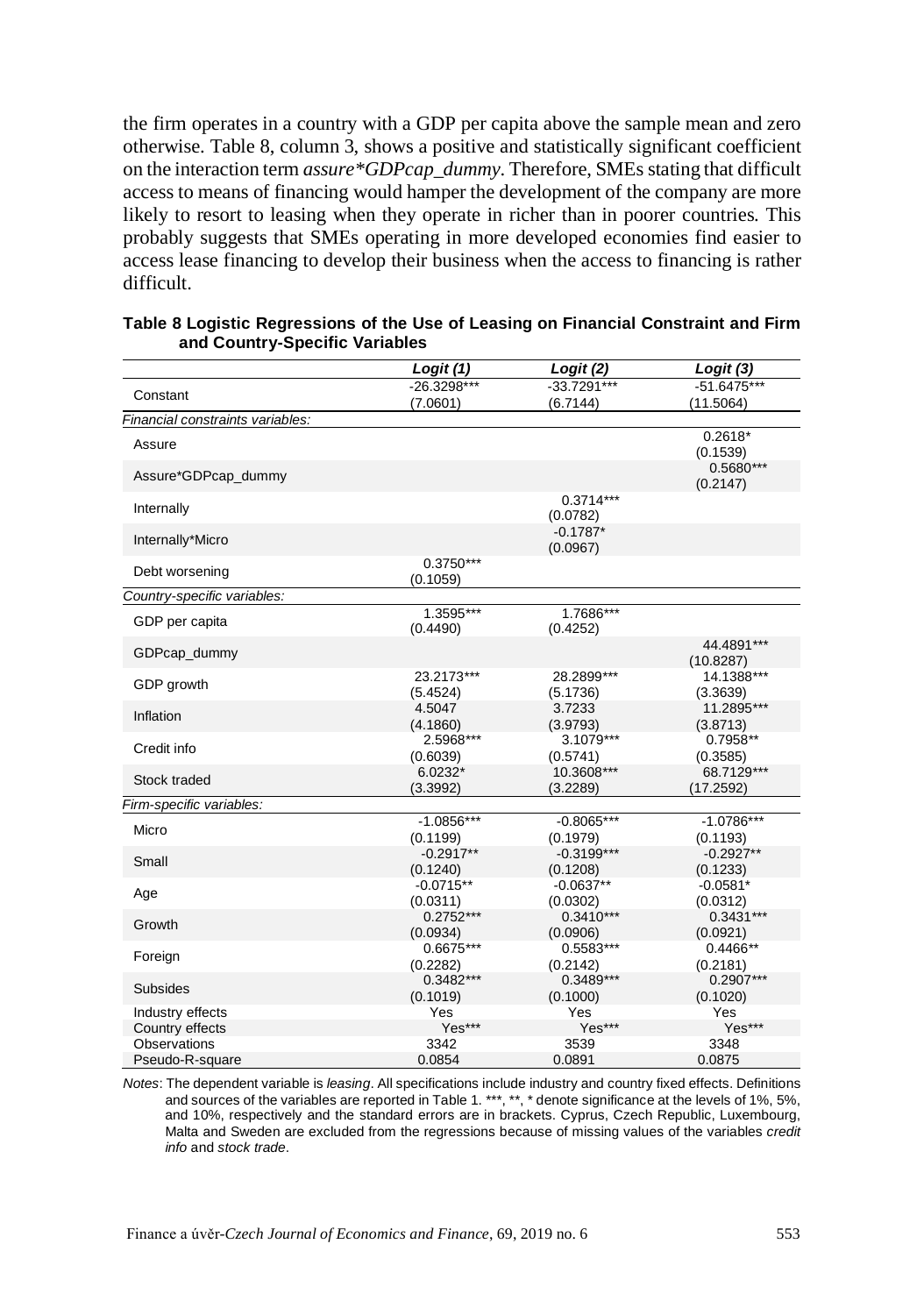### **5. Conclusions**

The aim of this paper is to evaluate whether the use of leasing increases for constrained SMEs while controlling for firm, bank and country-specific characteristics using a sample of 4,583 firms operating in 25 European countries. Traditional wisdom states that SMEs are financially constrained because they are perceived as riskier than large companies due to their opaqueness and the lower quality of their financial statements, the lack of an extended credit history or the absence of collateral. However, leasing might be an alternative for constrained SMEs because it does not have additional collateral requirements. Moreover, leasing reduces the risk for the lender because facilitates the repossession of the asset and places the leased asset, rather than the quality of the borrower, as a primary source of repayment.

The evidence we provide in this paper, confirming our hypothesis, indicates that constrained SMEs use leasing as an alternative source of financing. The likelihood of using leasing increases when the development of the company is being hampered by a lack of capital financing, when the financing situation prevents the company from carrying out their projects, when the access to bank loans is difficult, when the projects cannot be successfully concluded without a loan from the bank, or when the financing needs of the firm are not met internally. Due to the international dimension of this paper, our results also show that country-specific characteristics are important in explaining differences in the use of lease financing in SMEs. The evidence shows that, on the whole, SMEs operating in countries with sound and growing economics and with developed stock markets and information structures are more likely to use leasing.

The above results are important in light of the accounting changes introduced by the IFRS 16 Leases (IFRS 16) that becomes effective beginning on or after January 2019. In a qualitative survey-based study, the European Financial Reporting Advisory Group (EFRAG, 2017) finds two main potential negative effects of IRFS 16 on SMEs. Firstly, 19 out of 22 respondents recognize that SMEs experience greater challenges than larger entities in implementing any significant accounting change. Secondly, three respondents think that the application of the IFRS 16 would be disproportionately complex and costly for limited benefits and may result in some European SMEs being at a competitive disadvantage.

Our study makes several important contributions to academics, managers, and policy makers. First, this paper contributes to the existing financial literature by conducting an empirical study on the relation between the use of leasing and the existence of financial constraints for European SMEs. Second, our paper can help firm managers to better understand the advantages of lease financing that make it a good alternative source financing, and it shows mangers how the existence of financial constraints triggers the use of leasing in SMEs. From a policy perspective, policy makers might recognize the significant role that leasing plays in the financing of constrained SMEs, specially, taking into account the proposals included in the finalization of Basel III regulations. As Leaseurope recognizes, Basel III overestimates the real risks of leasing exposures which impliesthat leasing is penalized by the current regulatory framework increasing the capital requirements for this form of financing. This could disincentive banks from offering leasing which would damage even more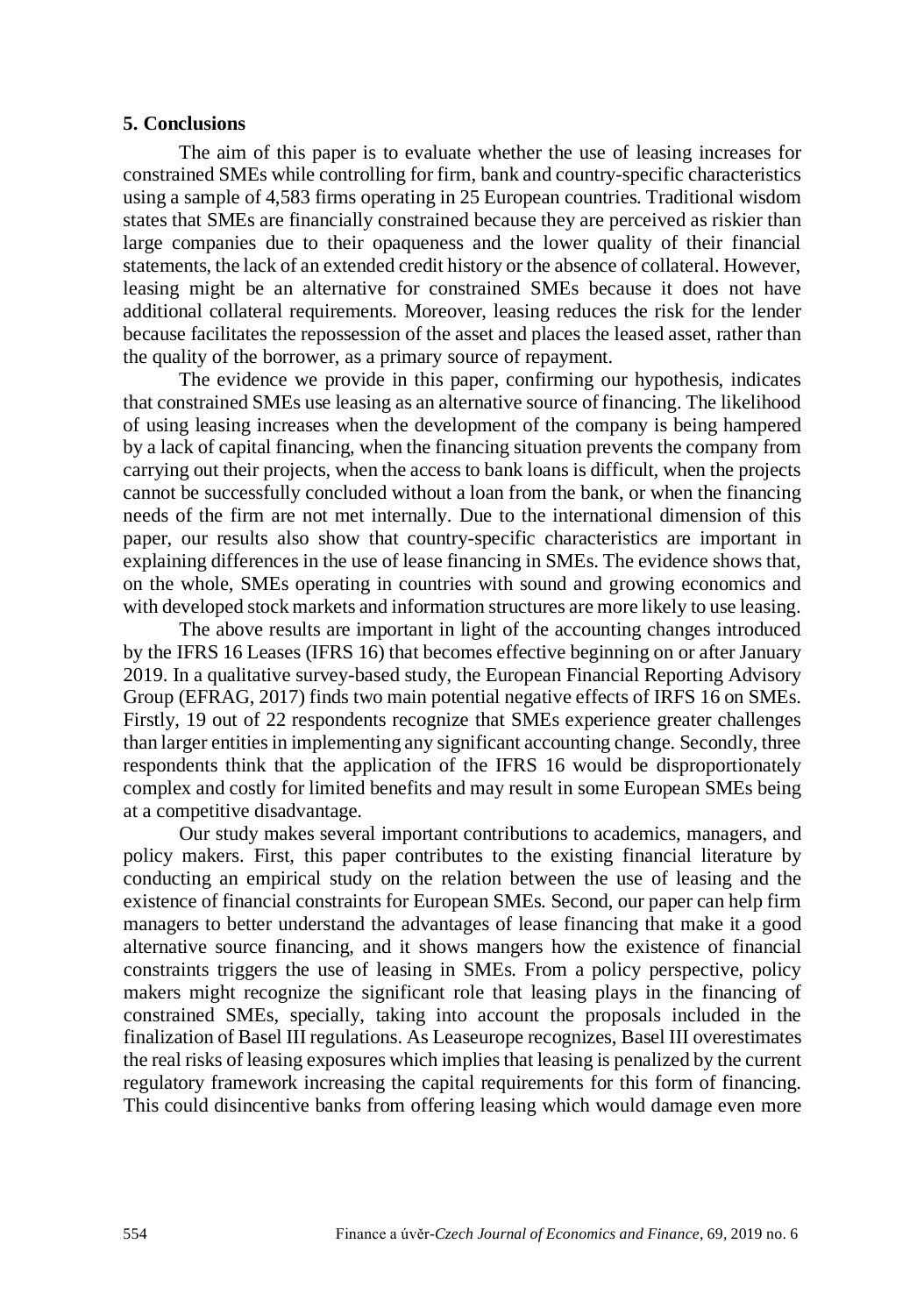the financing of SMEs. <sup>[10](#page-17-0)</sup> An appropriate regulation on leasing would most likely result in financially healthier SMEs that could pursue their growing ambitions and positively contribute to job and GDP creation.

<span id="page-17-0"></span><sup>10</sup> Information available at: [https://nvl-lease.nl/wp-content/uploads/2018/11/Leaseurope-Leaflet-Prudential-](https://nvl-lease.nl/wp-content/uploads/2018/11/Leaseurope-Leaflet-Prudential-Treament-of-Leasing-Proposal.pdf)[Treament-of-Leasing-Proposal.pdf](https://nvl-lease.nl/wp-content/uploads/2018/11/Leaseurope-Leaflet-Prudential-Treament-of-Leasing-Proposal.pdf)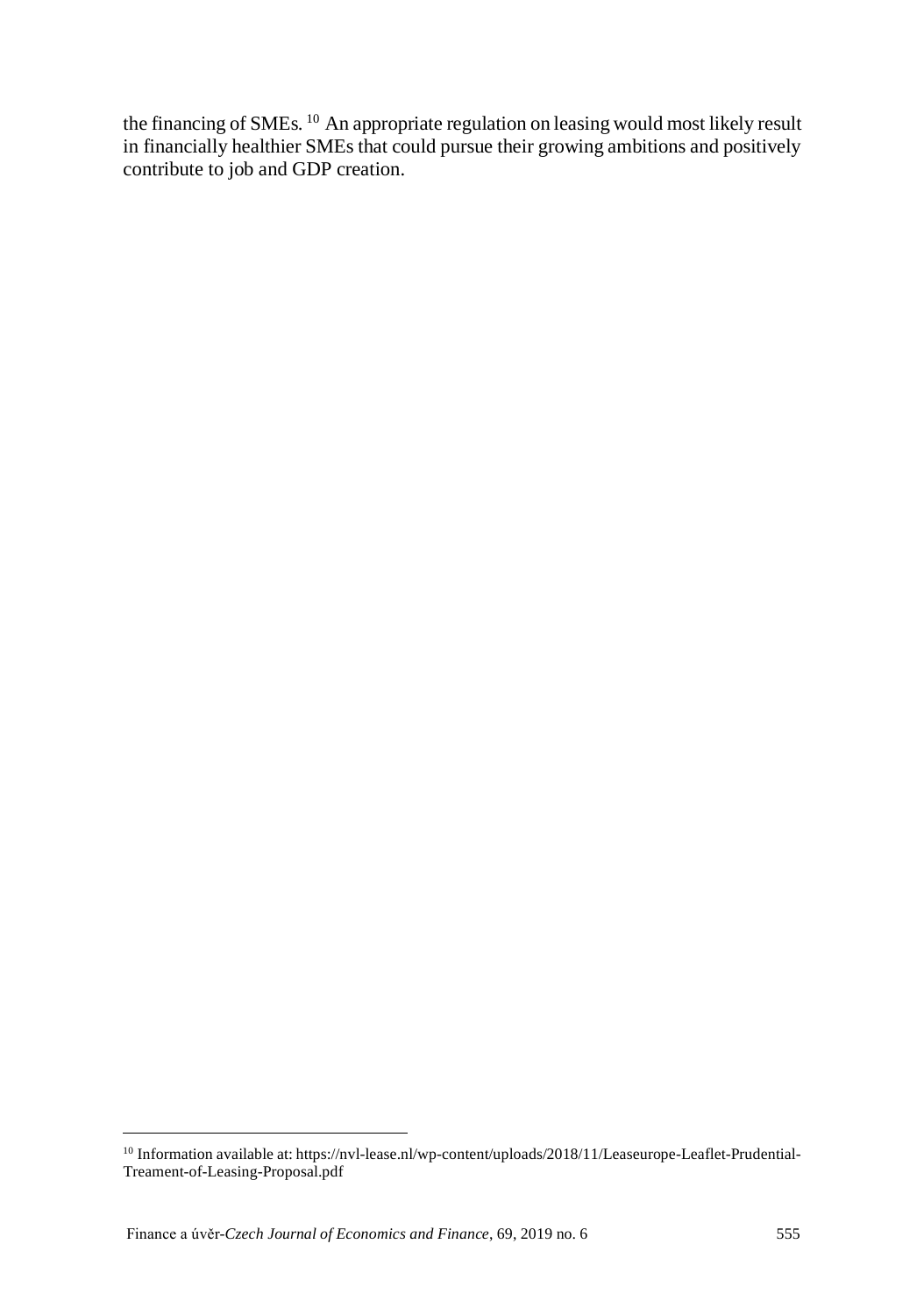#### **REFERENCES**

Ang JS (1992): On the Theory of Finance for Privately Held Firms. *The Journal of Entrepreneurial Finance*, 1(3):185-203.

Barger T, Kuczynski I (1996): Leasing in Emerging Markets. *World Bank Publications*, 3.

Barclay MJ, Smith CW (1995): The Priority Structure of Corporate Liabilities. *The Journal of Finance,* 50(3):899-917.

Beattie V, Goodacre A, Thomson S (2000): Operating Leases and the Assessment of Lease-Debt Substitutability. *Journal of Banking and Finance*, 24(3):427-470.

Beck T, Demirgüç-Kunt A (2006): Small and Medium-Size Enterprises: Access to Finance as a Growth Constraint. *Journal of Banking & Finance*, 30(11): 2931-2943.

Beck T, Demirgüç-Kunt A, Laeven L, Maksimovic V (2006): The Determinants of Financing Obstacles. *Journal of International Money and Finance*, 25(6):932-952.

Beck T, Demirgüç-Kunt A, Maksimovic V (2008); Financing Patterns around the World. Are Small Firms Different? *Journal of Financial Economics*, 89(3):467-487.

Berger AN, Espinosa-Vega MA, Frame WS, Miller NH (2011): Why Do Borrowers Pledge Collateral? New Empirical Evidence on the Role of Asymmetric Information. *Journal of Financial Intermediation*, 20(1):55-70.

Berger AN, Udell GF (2006): A More Complete Conceptual Framework for SME Finance. *Journal of Banking & Finance*, 30(11):2945-2966.

Chavis LW, Klapper LF, Love I (2011): The Impact of the Business Environment on Young Firm Financing. *The World Bank Economy Review*, 25:486-507.

Claessens S, Laeven L (2004): What Drives Bank Competition? Some International Evidence. *Journal of Money, Credit, and Banking*, 36(3): 563-583.

Constâncio V (2017): Challenges Faced by the European Banking Sector. Keynote speech at Risk & Supervision 2017 Conference, Rome, Italy. https://www.ecb.europa.eu/press/key/date/2017/html/ecb.sp170614.en.html (accessed 6 February 2020).

Cosci S, Guida R, Meliciani V (2013): Leasing Decisions and Credit Constraints: Empirical Analysis on a Sample of Italian Firms. *European Financial Management*, 21(2):377-398.

De la Torre A, Pería MSM, Schmukler SL (2010): Bank Involvement with SMEs: Beyond Relationship Lending. *Journal of Banking & Finance*, 34(9):2280-2293.

Deloof M, Lagaert I, Verschueren I (2007): Leases and Debt: Complements or Substitutes? Evidence from Belgian SMEs. *Journal of Small Business Management*, 45(4):491-500.

Demirgüç-Kunt A, Maksimovic V (1998): Law, Finance, and Firm Growth. *Journal of Finance*, 53(6): 2107-2137.

ECB (2013): *Monthly Bulletin July 2013.* European Central Bank.

EFRAG (2017): IFRS 16 Leases EFRAG's Final Endorsement Advice Review Based on EFRAG's Consultations. European Financial Reporting Advisory Group Board Meeting, available at: [https://www.efrag.org/Assets/Download?assetUrl=%2Fsites%2Fwebpublishing%2FMeeting%20Do](https://www.efrag.org/Assets/Download?assetUrl=%2Fsites%2Fwebpublishing%2FMeeting%20Documents%2F1702080949291520%2F07-01%20Summary%20of%20Comment%20Letters%20%20received%20in%20response%20to%20EFRAG%27s%20Draft%20Endorsement%20Advice-%20EFRAG%20Board%2017-03-22.pdf) [cuments%2F1702080949291520%2F07-](https://www.efrag.org/Assets/Download?assetUrl=%2Fsites%2Fwebpublishing%2FMeeting%20Documents%2F1702080949291520%2F07-01%20Summary%20of%20Comment%20Letters%20%20received%20in%20response%20to%20EFRAG%27s%20Draft%20Endorsement%20Advice-%20EFRAG%20Board%2017-03-22.pdf)

[01%20Summary%20of%20Comment%20Letters%20%20received%20in%20response%20to%20EF](https://www.efrag.org/Assets/Download?assetUrl=%2Fsites%2Fwebpublishing%2FMeeting%20Documents%2F1702080949291520%2F07-01%20Summary%20of%20Comment%20Letters%20%20received%20in%20response%20to%20EFRAG%27s%20Draft%20Endorsement%20Advice-%20EFRAG%20Board%2017-03-22.pdf) [RAG%27s%20Draft%20Endorsement%20Advice-%20EFRAG%20Board%2017-03-22.pdf](https://www.efrag.org/Assets/Download?assetUrl=%2Fsites%2Fwebpublishing%2FMeeting%20Documents%2F1702080949291520%2F07-01%20Summary%20of%20Comment%20Letters%20%20received%20in%20response%20to%20EFRAG%27s%20Draft%20Endorsement%20Advice-%20EFRAG%20Board%2017-03-22.pdf) (accessed 6 February 2020).

Eisfeldt AL, Rampini AA (2009): Leasing, Ability to Repossess, and Debt Capacity. *Review of Financial Studies*, 22(4): 1621-1657.

Gallardo J (1997): Leasing to Support Small Businesses and Microenterprises. *The World Bank, Working Paper* 1857.